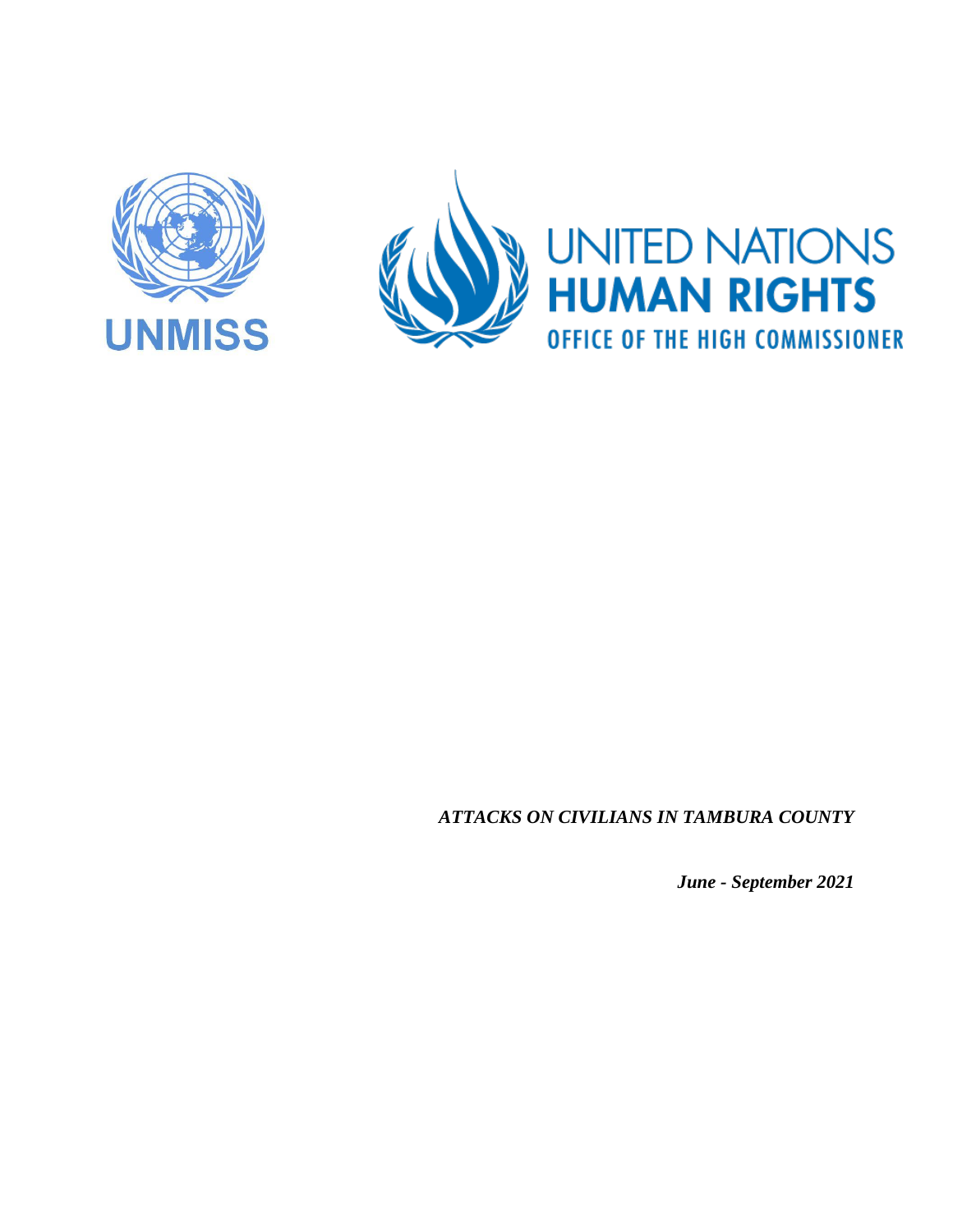|       |     | <b>Contents</b>                                                                          |  |
|-------|-----|------------------------------------------------------------------------------------------|--|
| L.    |     |                                                                                          |  |
| II.   |     |                                                                                          |  |
|       |     |                                                                                          |  |
|       |     | IV. Fighting between SPLM/A-IO and James Nando-led South Sudan People's Defence Forces 6 |  |
|       | 4.1 |                                                                                          |  |
|       | 4.2 |                                                                                          |  |
|       | 4.3 | Internal armed conflict involving conventional parties and community-based militias  8   |  |
| V.    |     |                                                                                          |  |
|       |     |                                                                                          |  |
|       | 6.1 |                                                                                          |  |
|       | 6.2 |                                                                                          |  |
|       | 6.3 |                                                                                          |  |
|       | 6.4 |                                                                                          |  |
|       | 6.5 |                                                                                          |  |
|       | 6.6 |                                                                                          |  |
|       |     |                                                                                          |  |
|       | 7.1 |                                                                                          |  |
|       | 7.2 |                                                                                          |  |
|       | 7.3 |                                                                                          |  |
| VIII. |     |                                                                                          |  |
|       | 8.1 |                                                                                          |  |
|       | 8.2 |                                                                                          |  |
|       | 8.3 |                                                                                          |  |
|       |     |                                                                                          |  |
|       |     |                                                                                          |  |
|       |     |                                                                                          |  |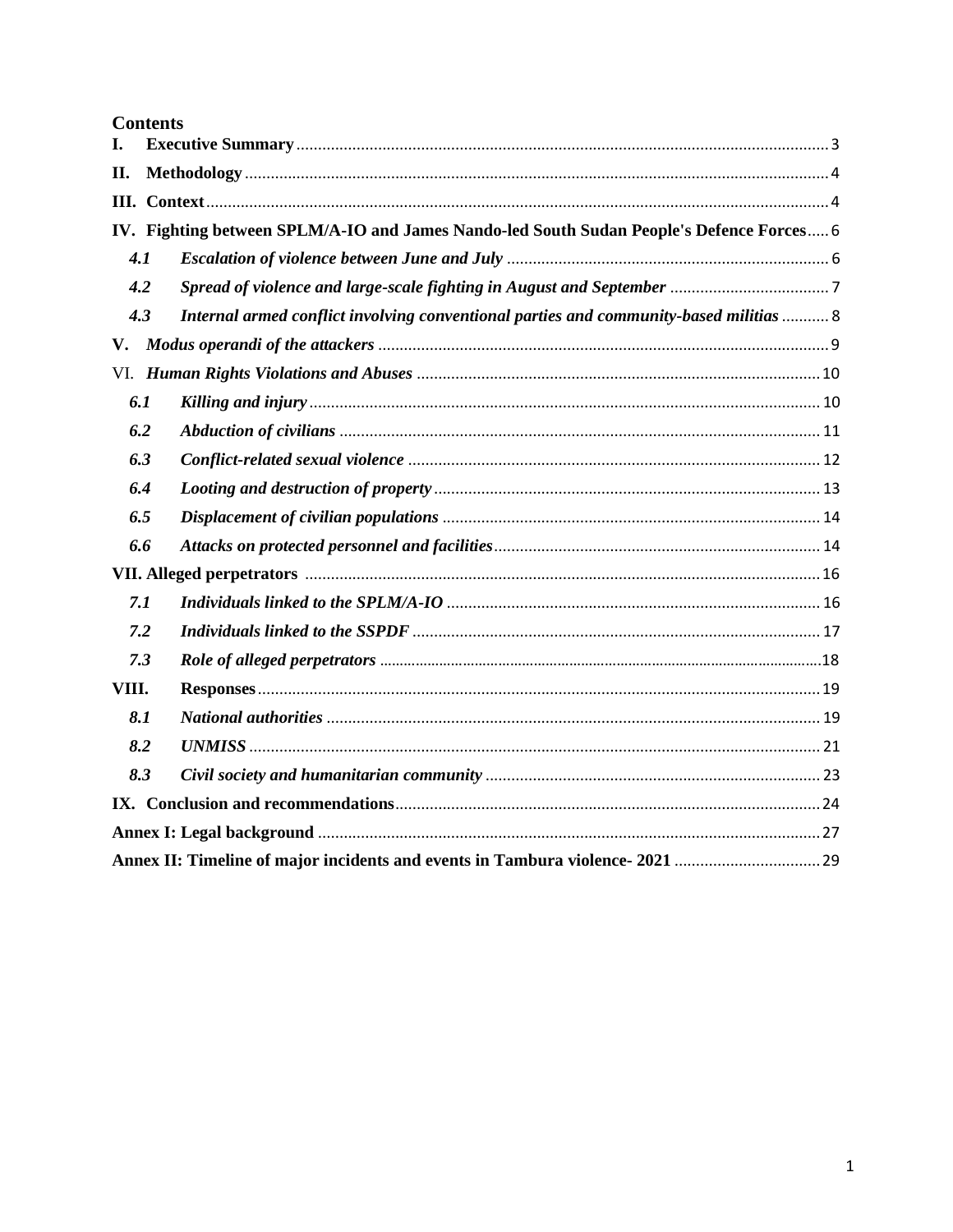**Locations of major incidents**

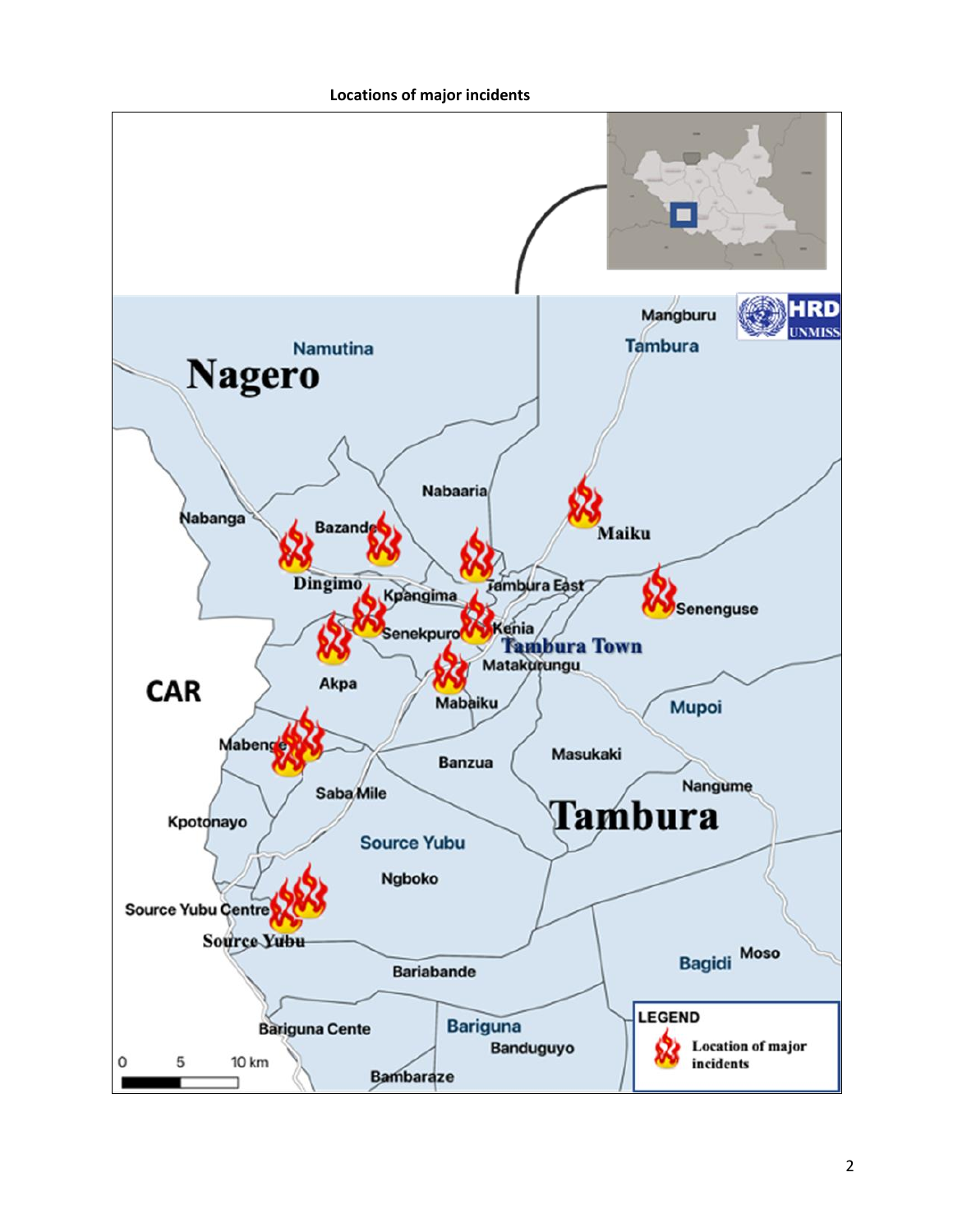#### <span id="page-3-0"></span>**I. Executive Summary**

- 1. This joint report of the United Nations Mission in South Sudan (UNMISS) and the Office of the High Commissioner for Human Rights (OHCHR), submitted pursuant to Security Council resolution 2567 (2021) and Human Rights Council resolution 46/29 (2021), presents the findings of investigations conducted by the UNMISS Human Rights Division (HRD) into grave and widespread violations and abuses of international human rights law and violations of international humanitarian law, including attacks against civilians reportedly committed by the Sudan People's Liberation Movement/Army in Opposition (SPLM/A-IO) and South Sudan People's Defence Forces (SSPDF) led by Major General James Nando<sup>1</sup> (Maj Gen Nando) and their respective affiliated militias, in and around Tambura County, Western Equatoria state, between June and September 2021.
- 2. In late March 2021, tensions began to escalate along ethnic and political lines, with Maj Gen Nandoled SSPDF elements and affiliated militia groups perceived as a threat by Balanda politicians and the SPLM/A-IO, setting the scene for violence in Tambura. In mid-June, an armed group comprised of a militia and elements of Maj Gen Nando-led SSPDF were mobilised and arrived in or near the SPLM/A-IO base in Namutina. Credible security sector sources indicated that the mobilisation was supported by key traditional leadership of Tambura. The incursion triggered a strong military response from the SPLM/A-IO, resulting in widespread human rights violations by the warring parties against the civilian population.
- 3. Between June and September 2021, clashes between the SPLM/A-IO and Maj Gen Nando-led SSPDF, and their respective affiliated armed militias in Tambura resulted in the killing of at least 440 civilians (332 men, 60 women and 48 children), and injury of another 18 (17 men and one woman).<sup>2</sup> During these clashes, at least 64 civilians (53 women, seven men and four girls) were subjected to sexual violence, including rape and sexual slavery, and at least 74 civilians (52 men, nine women and 13 children) were abducted. Men and boys were forcibly recruited to take part in the hostilities. An estimated 80,000 civilians were reportedly forcibly displaced from the areas affected by the violence.<sup>3</sup> Widespread destruction and looting of private and public property, including humanitarian facilities and schools, were also documented in many of these incidents.
- 4. The report is based on information gathered during a series of field missions to Tambura and its surrounding areas, where HRD conducted in-depth interviews with victims and eyewitnesses of reported human rights violations and abuses. It documents actions that constitute serious violations and abuses of international human rights law and violations of international humanitarian law, which

<sup>&</sup>lt;sup>1</sup> SSPDF loyal to James Nando are conventional parties to the conflict and consist of soldiers under the command of Nando while he was division commander of SPLM/A-IO Battalion 9B in Western Equatoria. Nando defected the SPLM/A-IO and joined the SSPDF on 26 March 2020, along with soldiers loyal to him. The SSPDF has yet to officially assign Maj Gen Nando's role within the SSPDF or designate a division for his solders.

 $<sup>2</sup>$  As reflected by HRD findings and explained by security sources, injured civilians make up a low percentage of total casualties in</sup> Tambura from the armed conflict as the intention of the attackers on both sides were to kill or abduct civilians. Their motivation to kill, instead of injuring, was also evident from the nature of the killings, where victims were subject to multiple stab wounds, had their throats and/or arteries slit.

<sup>&</sup>lt;sup>3</sup> South Sudan: Tambura conflict Flash Update No. 1 (As of 14 September 2021) available at[: https://gho.unocha.org/south-sudan](https://gho.unocha.org/south-sudan)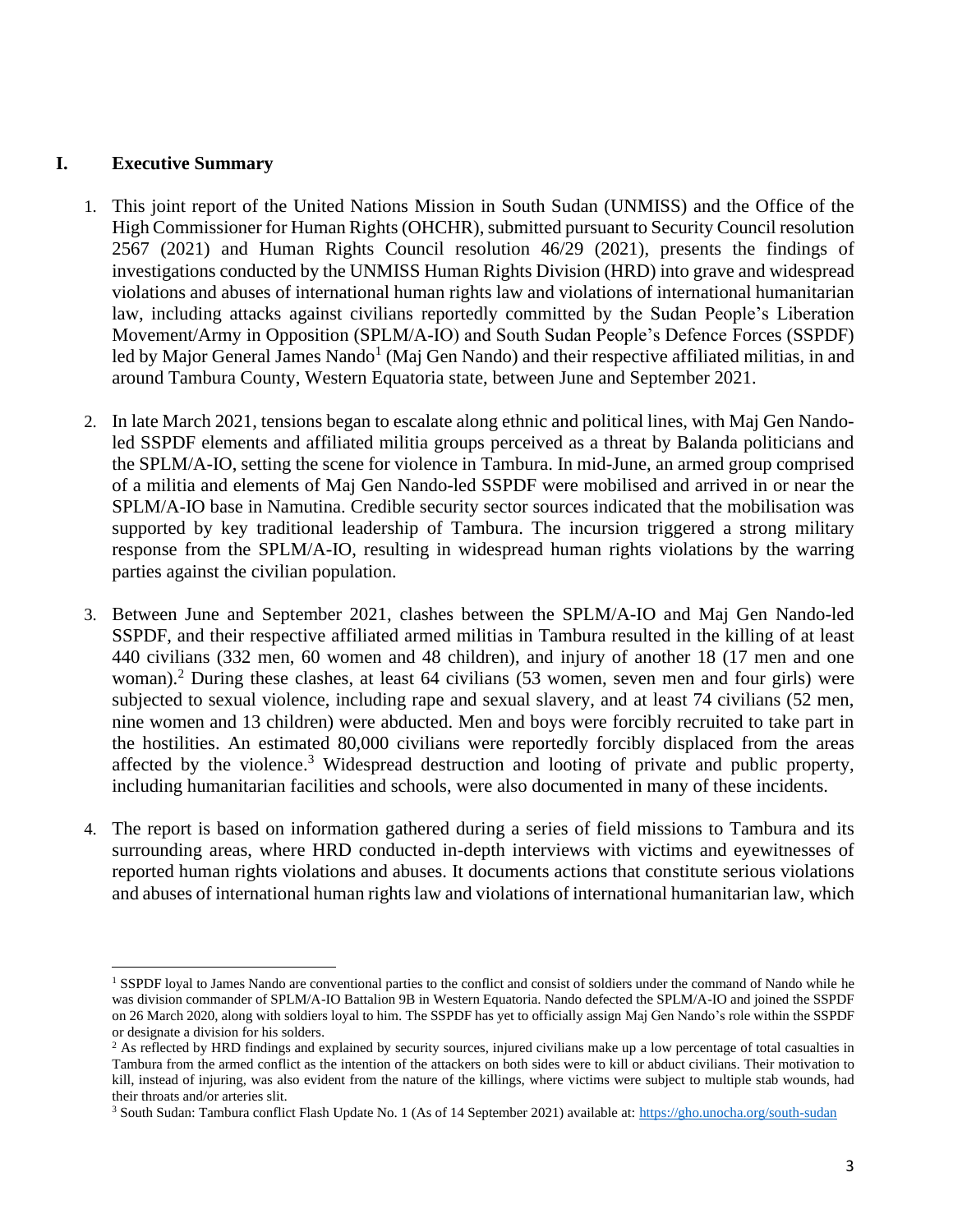<span id="page-4-0"></span>in many cases may amount to war crimes. HRD's investigations identified 31 individuals who may bear the greatest responsibility for violations and abuses committed during this period.<sup>4</sup>

# **II. Methodology**

- 5. Following the outbreak of violence in Tambura County in mid-June 2021, HRD conducted several field missions and continued to participate in weekly rotations<sup>5</sup> between June and October to the affected areas, in order to investigate, corroborate, verify, and document human rights violations and abuses, identify alleged perpetrators, and establish the number of civilians killed, injured, abducted, and subjected to conflict-related sexual violence.
- 6. During the same period, HRD also conducted field missions to areas where civilians fled to, as well as where civilians were most affected by the clashes and attacks, including Namutina, Ezo, Source Yubu, Mupoi, and Wau (Western Bahr el Ghazal). However, HRD encountered multiple challenges, including security concerns due to the ongoing violence limiting access to some areas with large numbers of displaced people particularly, primary victims and other sources of information.
- 7. In total, between June and October, HRD conducted at least 400 in-depth interviews with victims, eyewitnesses, and other sources,<sup>6</sup> and met with non-governmental organizations, local state authorities and actors, including administrative, political and security officials and alleged perpetrators, reportedly involved in the violence in Tambura County. HRD also met with Juba-based elites from both Azande and Balanda communities.
- 8. HRD abides by the "reasonable grounds" to believe standard of proof<sup>7</sup> in making factual determinations concerning violations and abuses, and patterns of conduct of the perpetrators. Unless specifically stated, all information in the report has been verified using several independent, credible, and reliable sources, in accordance with OHCHR's human rights monitoring and investigation methodology.

### <span id="page-4-1"></span>**III. Context**

9. Following the independence of South Sudan in 2011, and the signing of the Revitalized Agreement on the Resolution of the Conflict in the Republic of South Sudan (R-ARCSS) in September 2018, pre-existing fractures between the Azande and Balanda communities in Western Equatoria State have been largely politicized, exacerbated and exploited. A report published by UNMISS and OHCHR in October 2018 on violations and abuses against civilians in Gbudue and Tambura States,

<sup>4</sup> HRD has a confidential document profiling these 31 perpetrators, which includes military and militia commanders, as well as political leaders and government officials, for further accountability purposes.

<sup>&</sup>lt;sup>5</sup> Weekly rotations of UNMISS military, police and civilian personnel deployed to the UNMISS Temporary Operating Base in Tambura.

<sup>6</sup> Including: commanders of warring parties, South Sudan People's Defence Forces (SSPDF), Sudan People's Liberation Army-in-Opposition (SPLM/A-IO), National Security Service (NSS), South Sudan National Police Service (SSNPS), Criminal Investigation Department (CID), Joint Defense Board (JDB), Western Equatoria State Ministers, local administrators and leaders across Tambura and affected areas, traditional and religious authorities, as well as women and youth groups in Tambura and affected areas.

 $^7$  The standard is met when a sufficient and reliable body of primary information, consistent with other information, would allow an ordinarily prudent person to reasonably conclude that the violation/incident occurred and that the individual identified was responsible.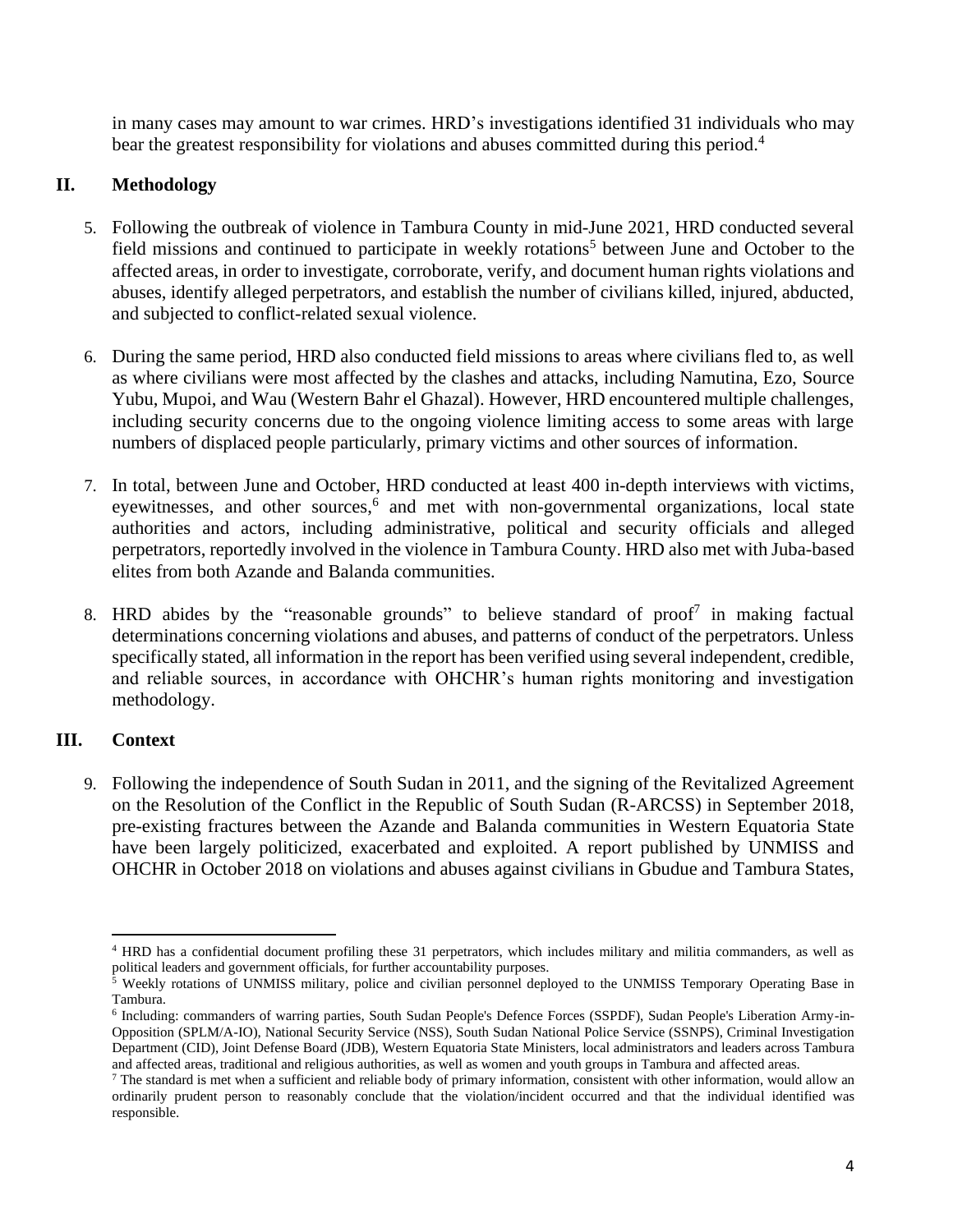Western Equatoria between April and August 2018, notes that the conflict in 2018 revolved around ethnic undertones involving the Azande and Balanda communities.<sup>8</sup>

- 10. These fractures caused by multiple factors, including tensions between the Avungara<sup>9</sup> ruling clan of the Azande and the Balanda over leadership roles in political offices and traditional authority structures in Tambura, constituted a fertile ground for the escalation of violence. Similar disputes have simmered between the Avungara and non-Avungara clans of the Azande. Furthermore, the long-running political rivalry between Maj Gen James Nando and Governor Alfred Futuyo<sup>10</sup> was exploited by Avungara elites, including politicians based in Juba. Major General James Nando, an Azande but not from the Avungara sub-clan, previously served as deputy to Alfred Futuyo when the latter was a SPLM/A-IO commander, prior to his appointment as Governor. On 26 March 2020, Maj Gen Nando defected from the SPLM/A-IO and joined the SSPDF with a group of soldiers.<sup>11</sup>
- 11. On 29 June 2020, the appointment of Alfred Futuyo, a member of  $SPLM/A-IO<sub>12</sub><sup>12</sup>$  as the Governor of Western Equatoria State by President Salva Kiir, fueled grievances amongst some segments of the Azande community, especially the Avungara. Following his appointment, Governor Futuyo became the first ever Balanda Governor of Western Equatoria State, preceded by a line of Azande Governors, the majority of whom were Avungara. However, Governor Fututyo was known to be of mixed descent comprised of Azande and Balanda.<sup>13</sup>
- 12. Longstanding squabbles over land have also contributed to the divide between the Azande and Balanda communities. Despite such differences, the Azande and Balanda lived together in peaceful co-existence and cohabited in Tambura County, with a long history of intermarriage, which resulted in a large percentage of the population having mixed Azande-Balanda descent.
- 13. In addition to direct perpetrators of the conflict, human rights investigations unveiled that other political and security sector elites on both sides of the conflict played a critical role in the conflict, instigating, facilitating and aiding local key players based in various locations including Tambura and Yambio.
- 14. According to HRD's investigations, in the period leading up to the outbreak of conflict in Tambura County in June 2021, intermittent reports of ethnically motivated violence targeting civilians in Source Yubu surfaced between February and May 2021. This resulted in, among other forms of

<sup>8</sup> Violations and Abuses against Civilians in Gbudue and Tambura, Western Equatoria (April-August 2018), UNMISS and OHCHR, 18 October 2018,available at[: https://unmiss.unmissions.org/sites/default/files/reportwesternequatoria17oct2018.pdf](https://unmiss.unmissions.org/sites/default/files/reportwesternequatoria17oct2018.pdf)

<sup>9</sup> Avungara are a sub-clan of the Azande, comprising of members of the Royal Family of Kings Tombura, Ezo and Gbudue; an overwhelming majority of Azande political, military, traditional and religious leaders are Avungara Azandes. They dominate the political landscape of Western Equatoria State.

<sup>&</sup>lt;sup>10</sup> Alfred Futuyo was one of the key organizers and leader of the Arrow Boys, a community-based militia known for their defense against the Lord's Resistance Army. James Nando was formerly the commander of Arrow Boys in the areas of Andari and Ezo. Nando continued to serve as Futuyo's deputy when they became part of SPLM/A-IO and some of the Arrow Boys were reorganized as SPLM/A-IO Division 9B. Nando was perceived as a long-time ally of Futuyo prior to his defection to the SSPDF.

<sup>&</sup>lt;sup>11</sup> While Maj Gen Nando is not from the Avungara sub-clan, his decision to defect to the government is believed to have been heavily influenced by Avungara politicians based in Juba.

 $12$  Alfred Futuyo was the commander of SPLA-IO forces Sector 6 in Western Equatoria prior to his appointment as Governor with nomination from SPLM/A-IO

<sup>&</sup>lt;sup>13</sup> Alfred Futuyo had, at times, affiliated himself with Azande leadership. As the leader of the Arrow Boys, Futuyo reported directly to Azande traditional leadership.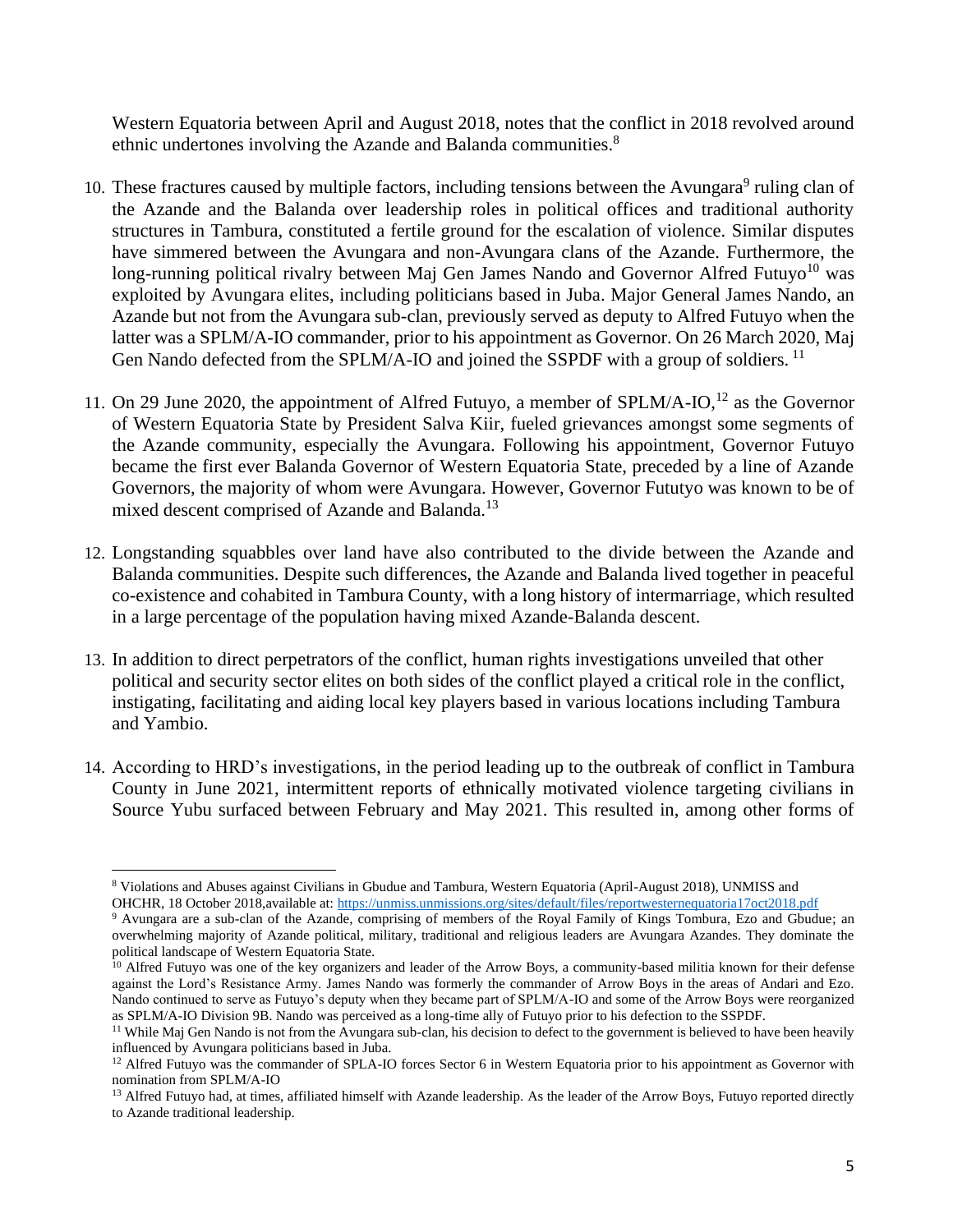violations, killings and displacement of civilians, in particular of individuals identified as Balanda and/or affiliated with the SPLM/A-IO forces in and near Source Yubu.

- 15. In late March 2021, 41 Balanda households were displaced from Source Yubu following an attack against Balanda civilians in the area. In addition, in late May, seven civilians were abducted from Nabiama, two of whom were killed and subsequently identified as members belonging to the same Balanda family, and one of whom was formerly affiliated with the SPLM/A-IO. These attacks were reportedly carried out by SSPDF loyal to Maj Gen Nando supported by militia elements mostly from the Azande community-based in Source Yubu.
- 16. Against the backdrop of such targeted attacks, the incursion in Namutina of armed militia and elements of Maj Gen Nando-led SSPDF triggered a strong military response from the SPLM/A-IO, setting the scene for the conflict in Tambura County, during which hundreds of civilians were killed. Tensions escalated along ethnic and political lines, with forces loyal to Maj Gen Nando supported by some national, state and county level officials<sup>14</sup> and traditional leaders of the Azande Avungara; they were perceived as a threat to Balanda civilians and the SPLM/A-IO.

### <span id="page-6-0"></span>**IV. Fighting between SPLM/A-IO and SSPDF in Tambura County**

### <span id="page-6-1"></span>*4.1 Escalation of violence between June and July*

- 17. In the first two weeks of June, intermittent reports of an armed group planning to attack Namutina<sup>15</sup> had surfaced. By 17 June, these forces, comprised of armed militia and elements of the Maj Gen Nando-led SSPDF, began mobilizing to carry out attacks on the SPLM/A-IO barracks in Namutina. During this movement, the armed group carried out attacks on villages, abductions, looting and destruction of property, resulting in the displacement of thousands of civilians. At least 13 civilians were abducted in Mabenge area and were forced to carry looted items, and to guide the armed group in the direction towards Namutina in their military offensive against the SPLM/A-IO barracks.
- 18. Multiple sources informed HRD that around 19 June, the armed group approached the SPLM/A-IO barracks in Namutina in preparation of their military offensive but were forced to retreat towards Source Yubu, following resistance from the SPLM/A-IO. Between 20 and 27 June, in response to mobilization of Maj Gen Nando-led SSPDF forces and affiliated militia into Namutina, SPLM/A-IO carried out wide-scale retaliatory attacks in various locations in Tambura County. As a result, at least 23 civilians were killed, and 12 others abducted with many houses looted and burnt.
- 19. HRD's investigations found that most of civilians of the Balanda and Azande communities were not involved in these incidents. On some occasions, alongside their Azande neighbors, Balanda civilians were also victims of the attacks by SPLM/A-IO which were carried out randomly against the local population.<sup>16</sup>

<sup>&</sup>lt;sup>14</sup> While Western Equatoria state is headed by an SPLM/A-IO Governor, many state and county level officials are SPLM/A.

<sup>&</sup>lt;sup>15</sup> Namutina is the main SPLA-IO base and stronghold in the former defunct Tambura State, and is now located in Nagero County of Western Equatoria State.

<sup>&</sup>lt;sup>16</sup> For example, IDP community leaders (one Balanda and one Azande) noted that they were subjected to attacks by armed elements in the same locations, fled together, and are now living in the same IDP camp.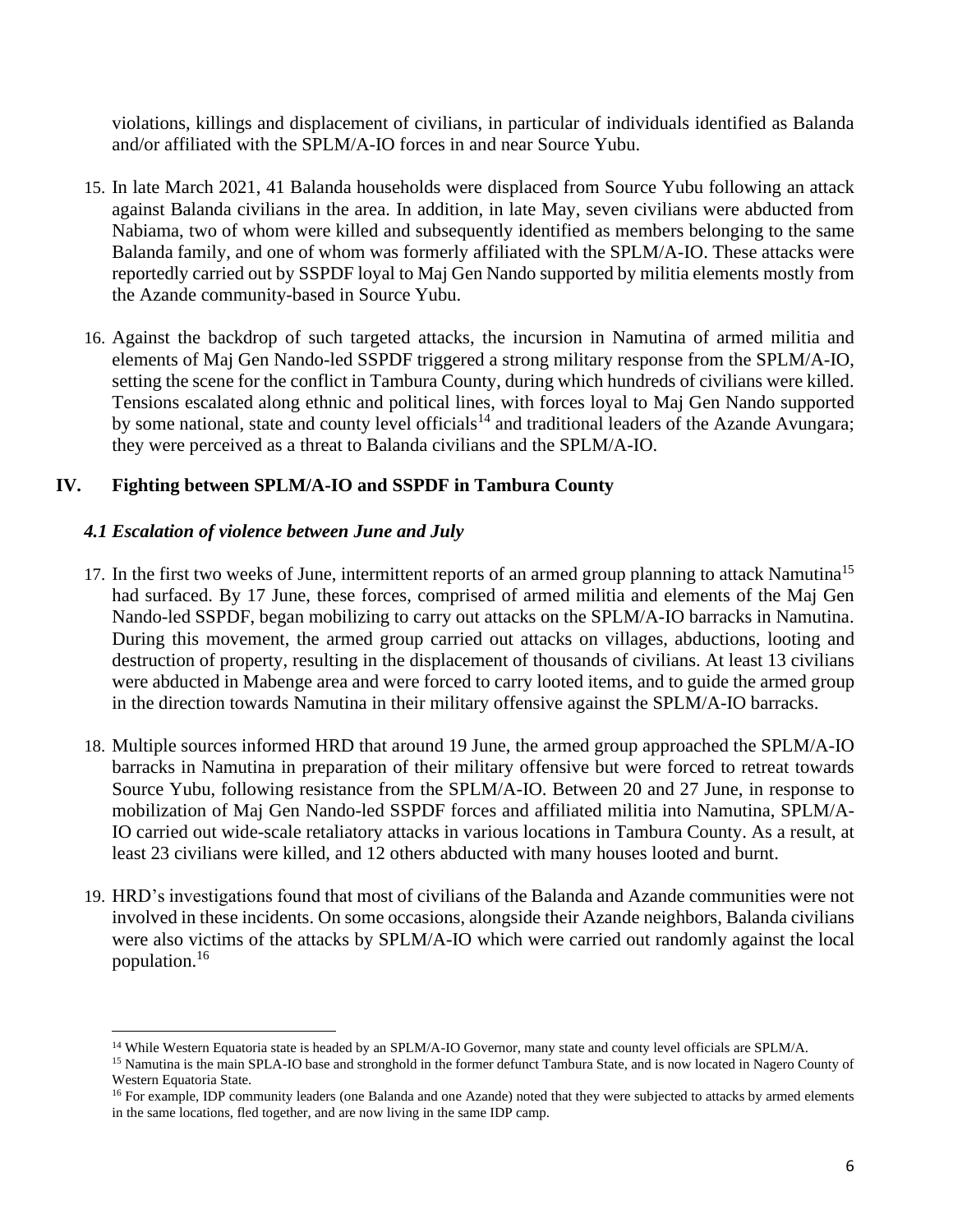20. According to HRD's findings, multiple attacks and clashes took place in areas in and around Tambura town, particularly between 17 and 19 July. Sporadic attacks continued throughout July and into August. The SPLM/A-IO and affiliated armed militia attacked the surrounding regions of Tambura town, causing large-scale civilian casualties and leading to the displacement of thousands of civilians and wide-scale destruction of civilian property. Multiple high-profile attacks and counter attacks also took place in mid-July in Tambura town, including the attack and burning of the house of a SPLM/A-IO Major-General on 16 July, the burning of the vehicle of a County Commissioner along the Tambura-Source Yubu road on 18 July, and the attack and burning of the premises of an Azande Chief on 19 July.<sup>17</sup>

#### <span id="page-7-0"></span>*4.2 Spread of violence and large-scale fighting in August and September*

- 21. In mid-August 2021, Maj Gen Nando relocated to Tambura, establishing base in Renzi primary school. The second half of August saw a sudden surge of military clashes/attacks, reprisals or counter attacks by both parties, including SPLM/A-IO and Maj Gen Nando-led SSPDF, supported by their respective affiliated militias. These attacks mostly took place in the villages on the outskirts of Tambura town, and civilians were targeted in Maiku on 15, 21 and 24 August and in Banganza Boma on 23 August.
- 22. During this period, the security situation in Tambura severely deteriorated, leading to multiple attacks in Kiniya 1. On 21 August, violent clashes erupted between the rival armed groups, near the Tambura airstrip, in the vicinity of the UNMISS Temporary Operating Base (TOB). This incident resulted in the killing of at least 29 civilians, one injured, three abducted and one case of rape, with over 2,400 internally displaced persons (IDPs) moving to the area adjacent to the UNMISS TOB to seek refuge and assistance.
- 23. On 24 August, a former County Commissioner of Tambura, was shot dead by SPLM/A-IO forces and affiliated militia, in a targeted military operation. Due to his reputation and the perception that he was providing support to the Azande community-based militia in Tambura County, the former County Commissioner appeared to be one of the high-profile targets of the pro-SPLM/A-IO forces, including affiliated militia. According to sources, he had received intelligence on plans to kill him, and was heading to the County Commissioner's home when he was killed in an ambush near the Tambura airstrip. The killing of the former County Commissioner marked a major turning point in the conflict, causing widespread panic in Tambura.
- 24. On 3 September, sporadic and heavy exchange of gunfire erupted close to the INGO World Vision compound, in the Tambura 1 residential area. HRD's investigations established that the clashes were a result of a military operation led by government security forces<sup>18</sup> against armed militia affiliated with SPLM/A-IO that was advancing towards the center of Tambura town allegedly to launch attacks on Maj Gen Nando-led SSPDF and affiliated militia. According to security and community sources, at least 16 civilians were killed during this incident. In the period of unrest and tension that followed in the first week of September, heavy clashes erupted and spread throughout Tambura town.

<sup>&</sup>lt;sup>17</sup> Attack conducted by Angelo Davido led armed militia. During one of HRD's interaction with Angelo Davido, he acknowledged responsibility for this attack.

<sup>&</sup>lt;sup>18</sup> Comprised mostly of SSPDF and National Security Service (NSS) deployed from Yambio by Western Equatoria State government to protect a government peace delegation.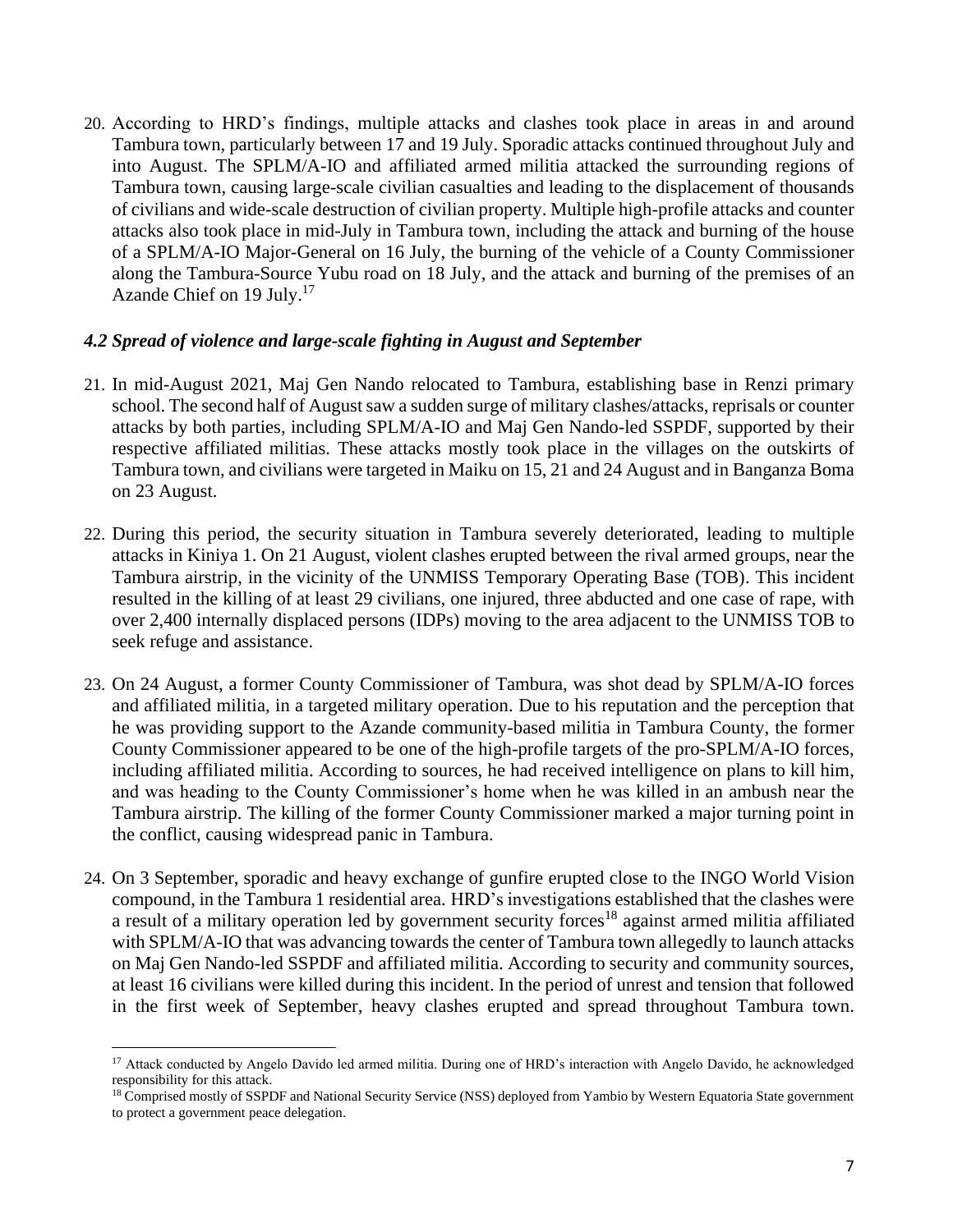Targeted killings, abductions, ambushes, destruction of property and other violations and abuses were reported in several parts of Tambura County.

- 25. On 6 September, a large number of SPLM/A-IO elements and affiliated militia launched an attack on Maj Gen Nando-led forces at their base in Renzi Primary school, as well as on the house of the former Western Equatoria Governor Patrick Zamoi and engaged in clashes near the Ministerial Complex in which 18 civilians were killed and at least four injured. The clashes, which lasted from 6.30 a.m. until around 2 p.m., resulted in further displacement of civilians, including to the area adjacent to the UNMISS TOB.
- 26. This attack was followed by revenge killings by armed militia groups affiliated with both sides of the conflict. For example, between 9 and 13 September, multiple attacks in Mupoi by armed militia groups resulted in the killing of at least six civilian men and the looting and destruction of civilian property.
- 27. Following the 6 September clashes and spread of violence, Tambura witnessed a week of relative calm in part due to the arrival of the Joint Defense Board (JDB)<sup>19</sup> Taskforce and mediation efforts undertaken to deescalate the conflict, quell reprisals and counter attacks. However, according to corroborated sources and as witnessed by HRD teams, the reinforcement of about 500 youth newly recruited to Maj Gen Nando-led SSPDF forces transported from Ezo to Tambura on 16 September led to a resurgence of tension, particularly in the eastern part of Tambura County. On the following day, 17 September, fighting erupted in the Seneguse area, leading to the destruction of civilian property.
- 28. On 21 September, exchanges of gunfire between an armed militia group affiliated by SPLM/A-IO, and Maj Gen Nando-led SSPDF was reported in the Seneguse area, one civilian was killed, and four others injured in crossfire between the fighting forces. On 27 September, fighting broke out again between the two groups in the Zangia/Seneguse area of Tambura County. On 29 September, Maj Gen Nando-led SSPDF and affiliated militia, and SPLM/A-IO affiliated militias clashed in Manzuru, Mbiagura and Banzua villages, also located to the east of Tambura. Clashes in Banzua village continued on the following day and concluded on 30 September.

### <span id="page-8-0"></span>*4.3 Non-international armed conflict involving conventional parties and community-based militias*

29. The violence in Tambura is characterized by distinctive features, including political manipulation of Azande and Balanda ethnic identities to frame the conflict as intercommunal violence. In addition, the situation in Tambura was characterized by numerous clashes between organized armed groups or militias, under direct command and control of either SPLM/A-IO or Maj Gen Nando-led SSPDF. Furthermore, HRD documented three incidents of direct clashes between the SPLM/A-IO and Maj Gen Nando-led SSPDF, supported by their respective affiliated militia groups, on 21 August, 3 and 6 September. Militia groups on both sides had well-organized command structures, including clear hierarchy and geographical divisions. As evinced by HRD findings, these militias were capable of recruiting, training, and equipping new fighters, as well as able to plan and launch attacks, including

<sup>&</sup>lt;sup>19</sup> The Joint Defense Board (JDB) team comprised of representatives from SSPDF, SPLM/A-IO, SSOA, established by the President and mandated to document incidents through direct engagements with all stakeholders, including peace spoilers, local militia leaders, displaced communities, and heads of military forces from all sides and local authorities.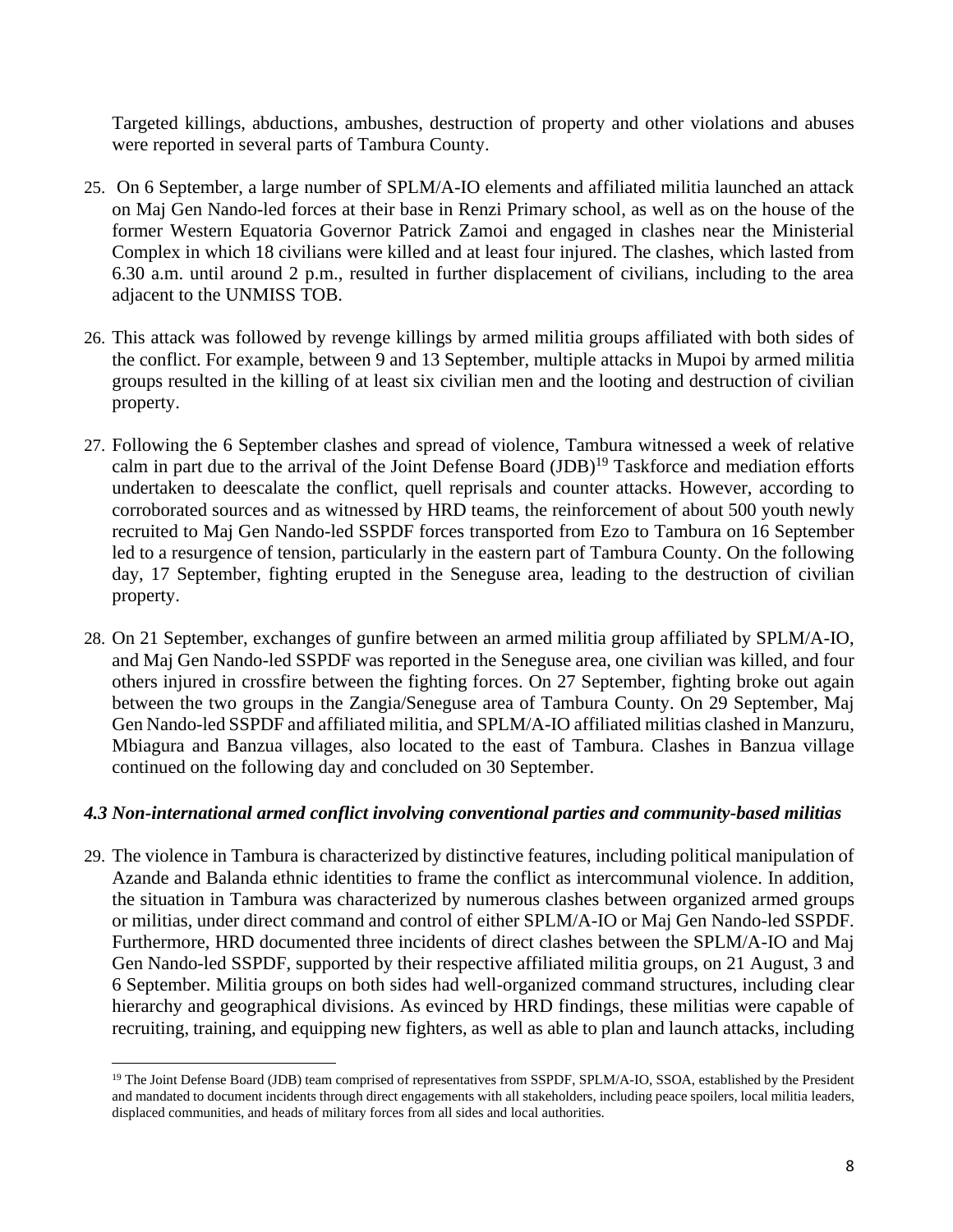in coordination with conventional parties on the conflict. HRD believes that the situation of violence in Tambura is linked to existing non-international armed conflict in South Sudan.

30. Furthermore, protracted armed confrontations between SPLM/A-IO and Maj Gen Nando-led SSPDF and their respective affiliated militia groups resulted in significant numbers of casualties amongst fighters and civilians, as well as widespread damage across the Tambura area, including public and private property. The use of Avtomat Kalashnikov 47 (AK-47) rifles, PK Machine guns (PKMs), rocket propelled grenades (RPGs), and other small and light weapons contributed to the intensity of the violence.

#### <span id="page-9-0"></span>*V. Modus operandi of the attackers*

- 31. HRD's investigations established that rival armed militias carried out wide-scale killing of civilians.
	- A large number of victims and eyewitnesses interviewed consistently depicted men armed with AK-47 rifles as well as machine guns such as PKM and other weapons including machetes, knives and clubs, often moved in small groups, dressed in black and concealing their identities through face and head coverings, speaking a combination of languages, namely Azande, Balanda, and Arabic. These modus operandi were commonly shared and applied by belligerents from both sides. While the rival armed militias had similar attire and weapons, spoke the same language, and conducted attacks in the same geographical areas, they were clearly distinguishable as they were recognized by victims and witnesses. In some instance, attackers identified their affiliation with armed militias in their interaction with victims and witnesses.
- 32. Belligerent groups from both sides operated in small scattered groups comprised of several

*"Due to the conflict in Tambura, I sent my wife and child to Yambio for safety, and I stayed behind since I did not have enough money to travel alongside them. This morning I went to our home close to the airstrip to collect a few items. After a few minutes, I saw a group of about six armed men approaching, some holding AK-47 guns. They were clearly looking for me specifically because they left some houses and were pointing to my house. When I tried to escape, one of them ran and grabbed me. I fought hard with him and sustained an injury on my hand which you can see [showing his injured hand]. I was able to bite the attacker and suddenly ran into the bush. The attackers started firing at me, but I survived by a miracle, by God's grace. Now I have sought refuge in an IDP camp in Tambura and I plan to escape because these armed persons will be looking for me. I hear they have been establishing lists of people in Tambura that they have to kill."*

#### *- Testimony from a male IDP*

armed elements. They carried out most of the brutal attacks on villages, targeting and killing civilians, committed sexual violence, looted and destroyed civilian property and health facilities, and abducted civilians. In some instances, individuals and entire families were targeted and killed on presumption of belonging to a specific community, irrespective of gender or age. Sources informed HRD of the existence in some instances of pre-established lists by some armed elements targeting certain individuals, including members of rival communities or members of their own, perceived as traitors. Most of the victims were directly targeted while a few were killed or injured in crossfire between the rival armed militias.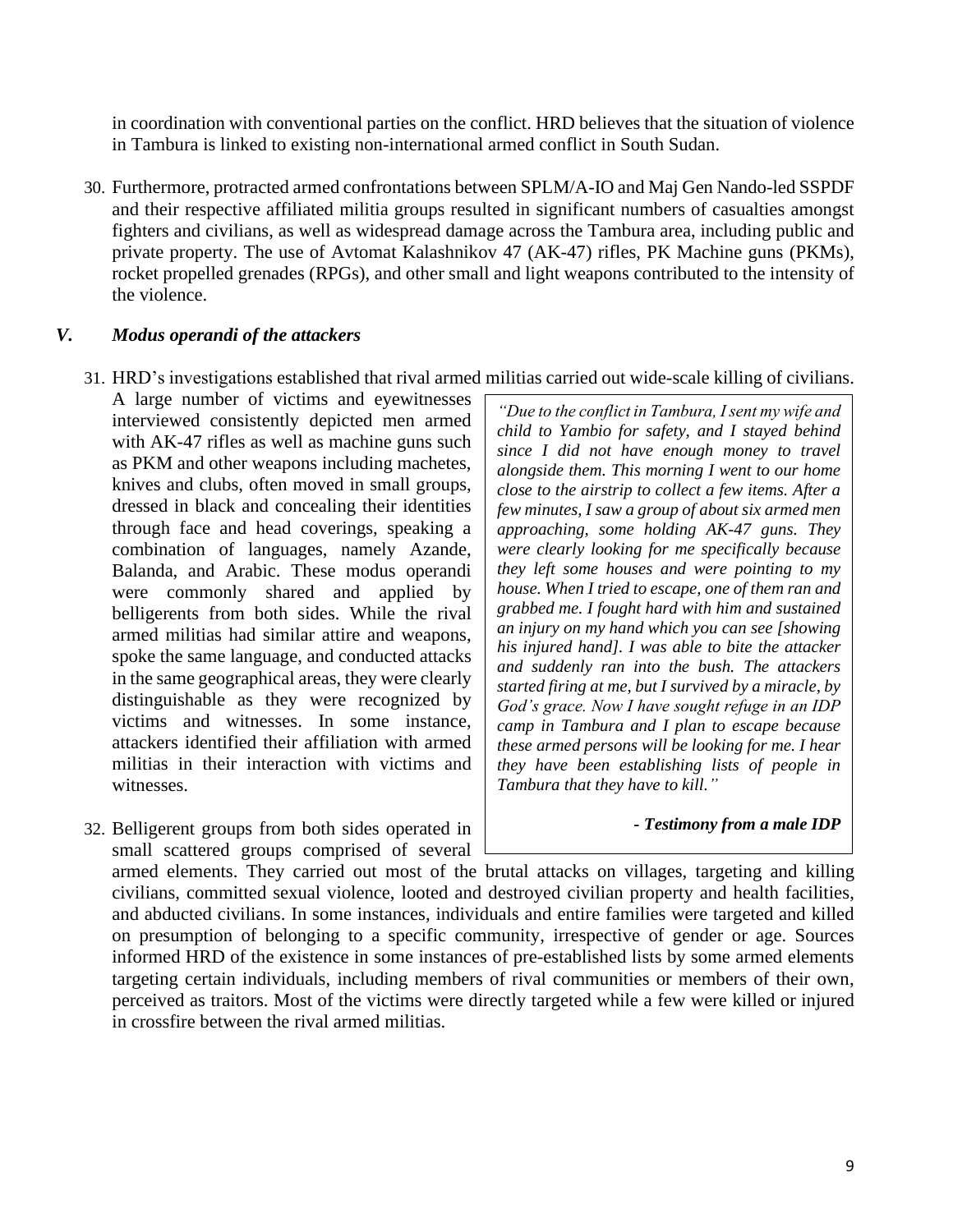#### <span id="page-10-0"></span>VI. *Human Rights Violations and Abuses*

#### <span id="page-10-1"></span>*6.1 Killing and injury*

- 33. HRD's findings found that at least 440 civilians were killed (332 men, 60 women and 48 children), and 18 others were injured (17 men and one woman) between June and September 2021. The majority of victims were men (76 per cent), with women and children making up 14 and 10 per cent, respectively. On the 21 August, HRD received reliable information that a 15-year-old boy was killed when fighting ensued between rival groups in Tambura town. On 6 September, a 14-year-old boy was critically injured after being hit in the chest by a bullet during fighting between Maj Gen Nandoled SSPDF and affiliated militia, and SPLM/A-IO affiliated militia. He was evacuated to Juba for further medical attention.
- 34. In addition, at least 56 civilians, including four women have been reported missing between June and September 2021. At the time of writing, the fate and whereabouts of these persons are still unknown.
- 35. The Criminal Investigation Division (CID) of the South Sudan National Police Service (SSNPS) in Tambura also indicated to HRD that, as of 1 September, they had recovered 60 dead bodies, <sup>20</sup> including eight children and seven women, some of whom had reportedly been subjected to sexual violence before being killed. Accounts from security sources, and eyewitnesses indicate that most of the victims were killed with machetes and knives, characterized by extreme brutality. The security personnel<sup>21</sup> recovering dead bodies of victims for burial were receiving pressure from the warring parties to leave the decomposing bodies in the areas where the victims were killed to discourage community members from venturing out or returning to these areas. HRD observed a trend of civilians being ambushed

*"On 24 August 2021, armed Balanda men from Zangia with another group coming from a tribe called Jur (Mvolo County) carrying PKM, and other local weapons came into my father's house at Banganza, 9km from Tambura town. When they got into the house, they began using mostly their machetes and knives and killed the members of our family. Many of them [family members] had their throats slit. Our family members killed were aged 51,42,24,19,16,13,12,8,5 and 3. However, while committing this heinous act, one of my brothers who was in hiding at the back of the house managed to escape although he was shot at several times. The bodies of these ten persons were later recovered and buried between 27 and 28 of August 2021 by government forces."*

*- Testimony from a male IDP* 

and attacked by warring parties when they attempted to retrieve the dead bodies.

36. Some sources indicated the presence of mass graves at St. Mary's Catholic church cemetery in Tambura town. According to these sources, after the clashes that broke out on 6 September, the police retrieved more than 15 bodies within 10 km radius of Tambura town. At least three bodies were buried in each grave at the St. Mary cemetery. In addition, the sources alleged that an undetermined number of bodies were littered in the area of Matakurungu. However, attempts by the SSNPS to access the area and recover the bodies failed because a Maj Gen Nando-affiliated militia was occupying the area and threatening to kill anyone who crossed to Matakurungu.

<sup>20</sup> Included among the 440 civilians killed highlighted in para 24.

<sup>21</sup> Security personnel from SSPDF, NSS and SSNPS.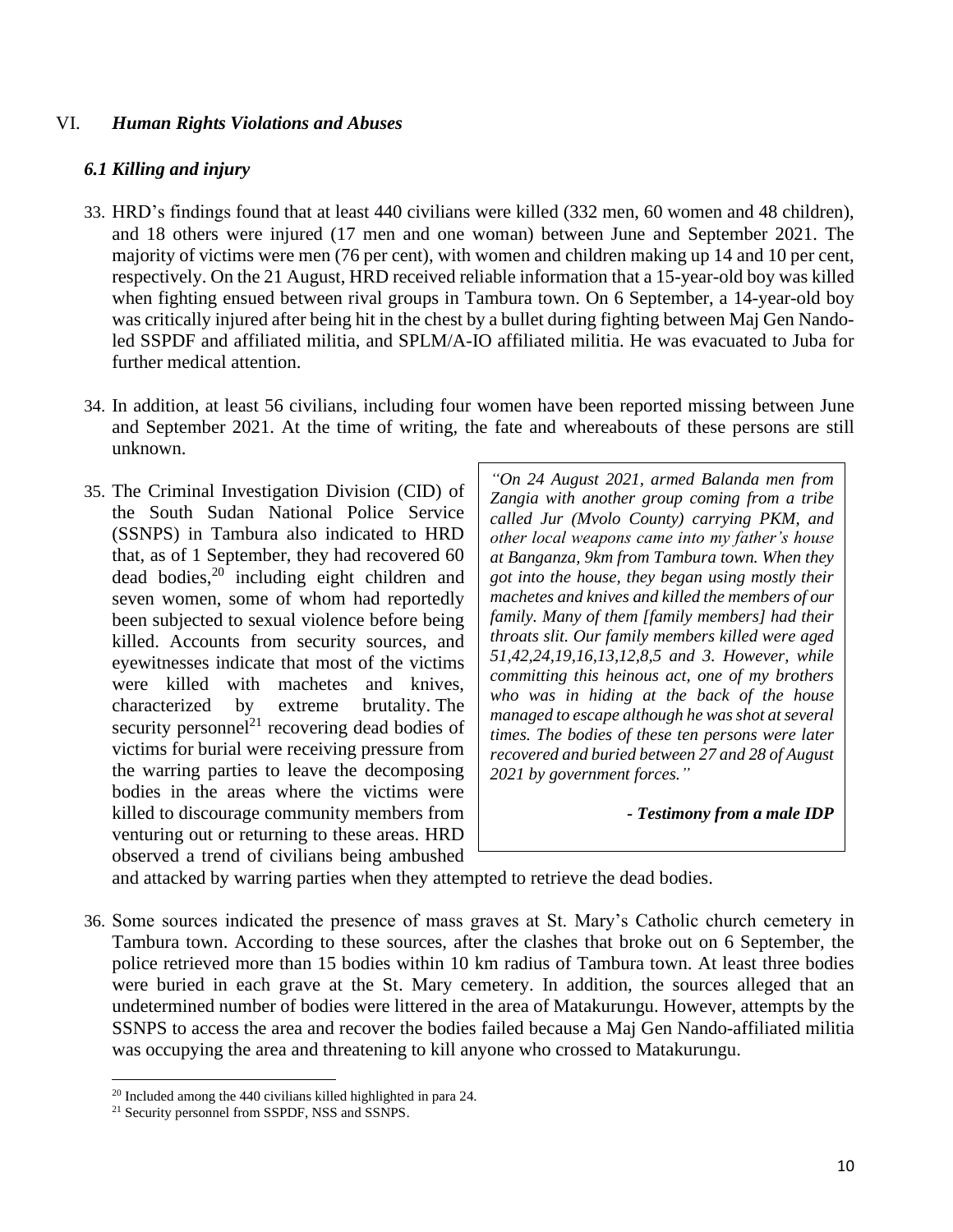#### <span id="page-11-0"></span>*6.2 Abduction of civilians*

- 37. HRD's investigations determined that at least 74 civilians (52 men, nine women, 13 children) were abducted during the conflict, with men and boys most often coerced or forced into recruitment to take up combat roles with warring parties. Both the Maj Gen Nando-led SSPDF and the SPLM/A-IO forces in Western Equatoria have a long history of recruiting and using children for military purposes.<sup>22</sup> Abductions appear to be used as a tool to forcibly recruit civilians, especially children in contravention of South Sudan's international obligations.
- 38. HRD received multiple reports of abduction of children for purposes of forced recruitment by Maj Gen Nando-led SSPDF and affiliated militia. The Head of the JDB Taskforce, whom HRD interacted with on various occasions during its investigations, informed that he had warned Maj Gen Nando that a large number of child soldiers were counted in his ranks, and urged him to quickly remove all the children before they started the screening.
- 39. On multiple occasions during its investigations, HRD observed many individuals looking well below the age of 18 years old and holding AK-47 type weapons. Some of these children were spotted during parades of Maj Gen Nando-led SSPDF in Tambura town and some at check points of SSPDF and Maj Gen Nando-affiliated militia especially along the Tambura-Mupoi and Tambura-Ezo roads.
- 40. Community-based militias were also involved in abductions. Various sources, including security officials and victims, noted that those abducted persons who refused to join the armed militias and self-defense groups were held captive until they or family members paid a ransom for their release. The armed militia groups referred to this as the contribution of the victims and their families to help fund these groups. Some people who were unable to pay the requested ransom were subsequently executed by the community-based militias. HRD could not, however, establish the scale and extent of these executions due to security concerns linked to ongoing violence. A man whose son was abducted in early August by suspected pro-SPLM/A-IO armed militiamen on the outskirts of Tambura town told HRD that they had asked him to pay a ransom for his son's release since he did not want to join the group or to allow him to do so. After about a week in captivity and after failing to pay the ransom demanded, his son was executed. In the same week, the man was killed by the same group alongside other community members during an attack perpetrated on their residential area.
- 41. In another example, HRD was informed by multiple sources that on 21 September, seven men were abducted from a truck returning from Tambura to Yambio. The truck, which had travelled to Tambura to deliver food items on behalf of the Catholic Diocese of Tambura and Yambio, had men, women, and children onboard in its return journey to Yambio. The truck was stopped near the house of the Tambura County Commissioner, all men were reportedly ordered by the County Commissioner to disembark and only women and children were allowed to proceed. The County Commissioner reportedly stated that, "if all the males are running away from Tambura, who will stay and protect the land". The seven men were taken to the Maj Gen Nando forces' base in Renzi Primary school, where they were interrogated on their ethnicity and why they were leaving Tambura

<sup>&</sup>lt;sup>22</sup> Violations and Abuses against Civilians in Gbudue and Tambura, Western Equatoria (April-August 2018), UNMISS and OHCHR, 18 October 2018: available a[t https://unmiss.unmissions.org/sites/default/files/reportwesternequatoria17oct2018.pdf](https://unmiss.unmissions.org/sites/default/files/reportwesternequatoria17oct2018.pdf)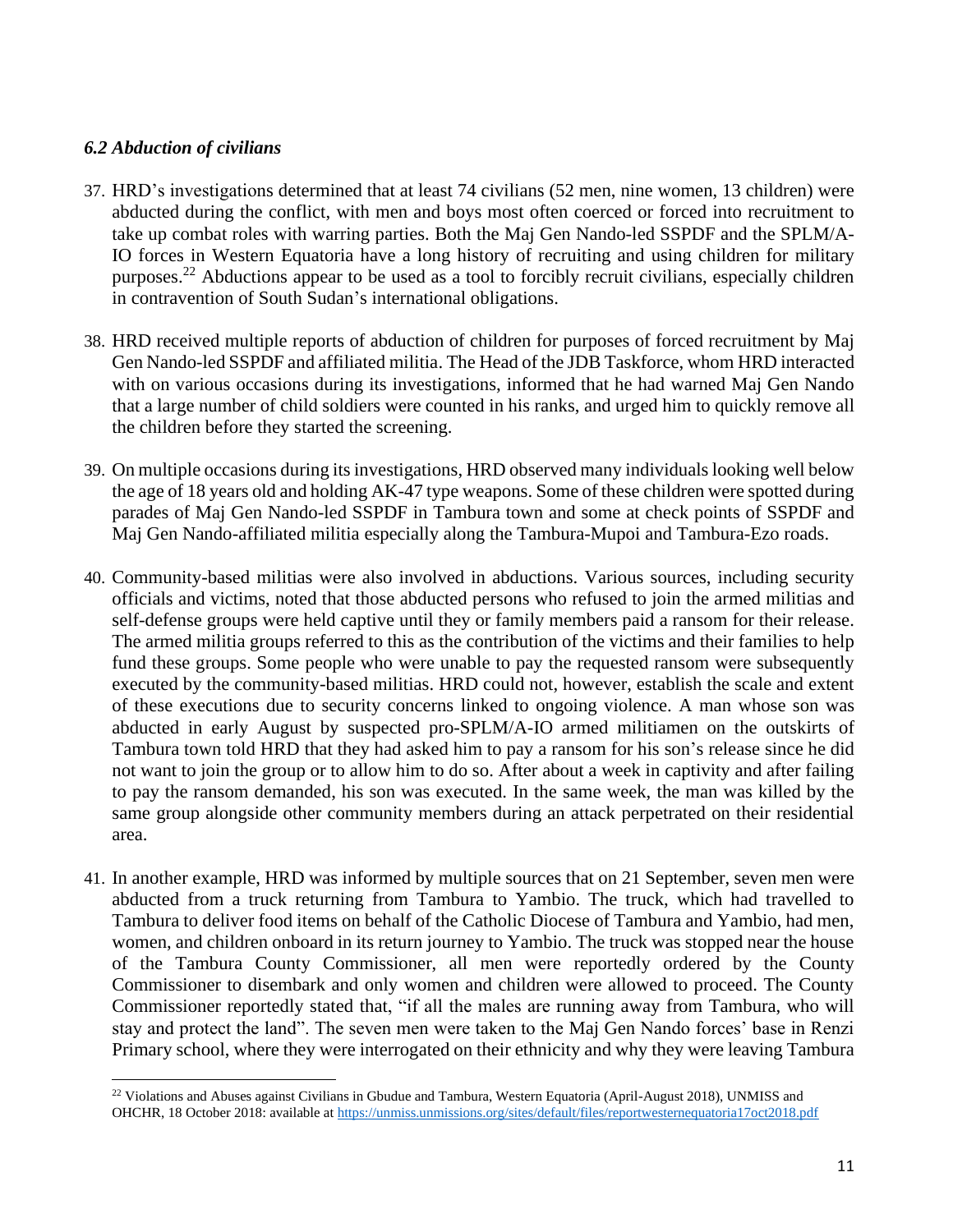town. Two of the victims were released while five men are reportedly still being held at Renzi Primary school.

42. HRD further documented that in other instances, the abductees were used to carry looted items or to serve as local guides to fighters and armed militia. For example, on 20 August, four men were abducted from Matakurungu by armed militia affiliated with the SPLM/A-IO and forced to carry looted property to Nabiama. Upon arrival in Nabiama, three of the men were killed and the fourth victim escaped with injuries after being subject to mutilation, including his ear being cut off.

#### <span id="page-12-0"></span>*6.3 Conflict-related sexual violence*

- 43. During its investigations, HRD found that rape and sexual violence were used deliberately as both a weapon and tactic of war by warring parties during the conflict to instill fear in, and disperse the civilian population in Tambura during the reporting period. In many such cases, sexual violence appeared intended to punish or humiliate victims from targeted communities. HRD also documented cases in which conflict-related sexual violence (CRSV) appeared to have been deliberately used as a means of terrorizing communities with the aim of forcibly displacing them from contested areas.
- 44. According to HRD's findings, CRSV has been a prominent feature of the violence in Tambura. <sup>23</sup> HRD documented 14 incidents of sexual violence, involving 64 victims (53 women, 7 men and 4 girls). Most of the victims, primarily women and girls, including some as young as 13 years old were subjected to gang

*"I am a teacher by profession. I was displaced from Mabenge on 17 June following an attack on the area. I was a witness of the attacks of that day. The attackers came through Akpa. They were about 49 of them and fully armed with AK-47 and PKM [machine guns]. They looted property from the houses of community members and destroyed houses. They destroyed Mabenge Primary School after looting it. The armed men attacked the home of a 13-year-old girl and shot her grandfather dead. The armed men then shot and injured the 13-yearold girl and a few of them gang raped the girl to death. I saw the incident with my eyes, and it was a horrible scene. The armed men abducted 13 persons, including ten adult males and 3 girls. One of the abducted men later escaped from the camp of these armed people. From what I saw, the attackers killed three people in Mabenge that day, two females and one male and injured two adult males. From Kpatanayo to Mabenge, these armed men looted and burned down the houses of civilians."*

#### *- Testimony from a male IDP*

rape. These incidents most often occurred in public view during attacks on villages, road ambushes and targeted attacks on civilians. HRD believes that these incidents of sexual violence are underreported given the stigma and risk of marginalization that victims of these crimes often endure afterwards.

45. Accounts from eyewitnesses, survivors and security sources indicate that, at least 19 victims were killed after being raped or sexually assaulted or died allegedly as a result of injuries sustained during their ordeal. In an attack on Mabenge village (approximately 19 km from Tambura town) on 17 June, for instance, armed men shot and injured a 13-year-old girl before gang raping her to death.

<sup>&</sup>lt;sup>23</sup> Violations and Abuses against Civilians in Gbudue and Tambura, Western Equatoria (April-August 2018), UNMISS and OHCHR, 18 October 2018: available at[: https://unmiss.unmissions.org/sites/default/files/reportwesternequatoria17oct2018.pdf](https://unmiss.unmissions.org/sites/default/files/reportwesternequatoria17oct2018.pdf)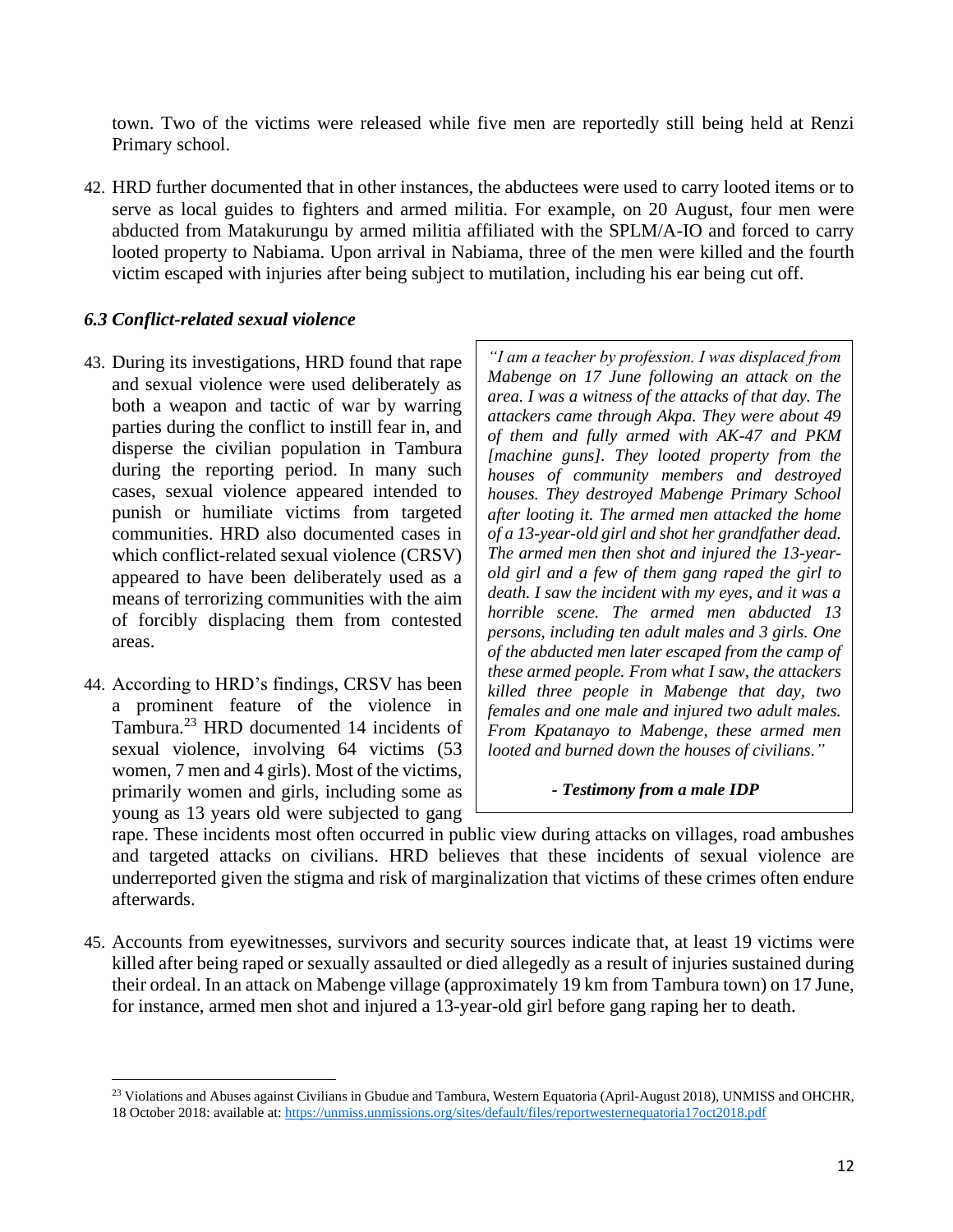- 46. HRD investigations further revealed that apart from sexual violence committed by the warring parties, elements from the government security sector are similarly liable for committing the same violation. For instance, on 20 August 2021, a group of about 20 National Security Service (NSS) and SSPDF members gang raped a group of 15 women fleeing to Tambura. According to victims and eyewitness accounts, while fleeing an attack in Maiku village, 15 women were abducted by 10 armed militiamen. However, one of these militia elements, who was ordered by their group commander to execute the women in the bush, opted to release and asked the women to flee. As the fleeing women reached closer to Tambura town, they were intercepted by a group of armed NSS and SSPDF soldiers in uniform who accused them of being spies for armed militia groups, and subsequently gang raped all of them.
- 47. At least 22 civilians (nine women and 13 children) were also abducted in the course of the conflict. HRD has reasonable grounds to believe that many of these victims were subjected to conflict-related sexual violence while in captivity, including forced marriage, sexual slavery, and forced nudity. At least four of these victims (two girls and two women) were recovered mostly by security forces following negotiation by state officials while the rest remained unaccounted for at the time of reporting.

### <span id="page-13-0"></span>*6.4 Looting and destruction of property*

48. Scorched-earth tactics were widely employed by all parties to the conflict, including the widespread looting and destruction of civilian property. During a field mission, HRD teams verified the burning and destruction of 80 houses and other structures in Akpa (28) and Nazarande (52) villages. This figure represents a minor segment among a much greater scale of destruction of civilian property that took place since June. As of 31 August, according to the police in Tambura County, at least 1.007 houses<sup>24</sup> were burned in 20 locations:

| #  | Name of village                    | # of houses burnt |
|----|------------------------------------|-------------------|
|    | Nambia, Nazaret and Nozereda       | 230               |
| 2. | Kinia, Hai Salam and Mabia         | 210               |
| 3. | Kpatanayo and Mabenge              | 179               |
| 4. | Dukumbia and Bazua                 | 178               |
| 5. | Mabaiku, Mavurumo, and Matakurungu | 66                |
| 6. | Mapison and Saraguse               | 60                |
| 7. | Dingimo and Sinakpuro              | 50                |
| 8. | Giaro and Gamonakpe                | 20                |
| 9. | Central Tambura                    | 14                |

 $24$  In addition, a senior police officer who was part of the state government security team, deployed by the Western Equatoria State government to recover dead bodies and assess the scale of damage informed HRD that, as of the first week of September 2021, his team counted at least 5,000 houses destroyed and burned in various parts of Tambura County. According to him, they suspended their activities in early September due to logistics challenges.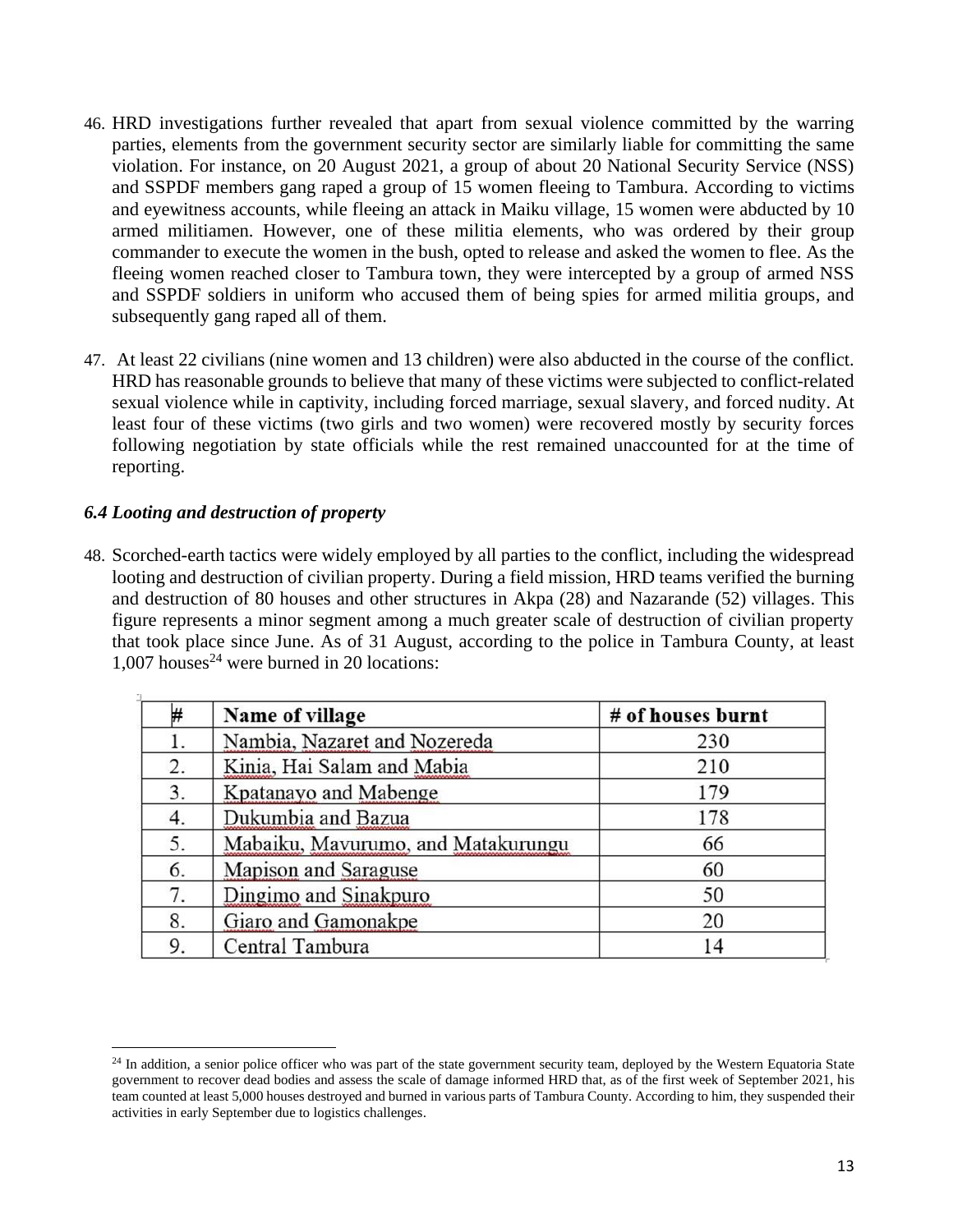49. According to HRD's investigations, groups of heavily armed community-based militiamen attacked civilians in their farms and residential areas. Many persons could not access their homes and farms because of fear of being killed by armed militias roaming these areas. Some of those who attempted to go to their homes to collect belongings or were going to the farms to harvest crops were targeted and killed by armed militias. This increased the plight of the displaced population who experienced severe food shortages, while their crops were rotting in their farms.

*Early in September, my 30-year-old son left the IDP camp in Tambura town to go and do some harvesting in his farm at Matakurungu neighborhood [in Tambura]. Information that reached us at the IDP camp later that day was that my son was abducted by Azande militiamen. After several days of searching for my son, his body was discovered at an advanced stage of decomposition by some people who had gone to fetch wood in their farm. From what they saw, his throat had been slit by his attackers.*

-**Testimony from a 60-year-old female IDP** 

#### <span id="page-14-0"></span>*6.5 Displacement of civilian populations*

50. According to humanitarian sources, the attacks prompted the displacement from Tambura County of close to 80,000 civilians<sup>25</sup> (15,266 households) to various areas, including within Western Equatoria State (Tambura, Yambio, Nagero, and Ezo Counties) and Wau, in Western Bahr-el Ghazal

where the affected population fled to, looking for safe havens. This includes more than 2,000 civilians who sought refuge at an IDPs settlement adjacent to the UNMISS TOB in Tambura town.

51. HRD's findings established that IDPs did not have the required safety and protection from local authorities in locations they fled to. As such, IDPs faced further threats and risks at some of these locations and were often exposed to imminent danger of reprisals and targeted attacks as soon as they ventured out of these sites to their homes and nearby villages in search of food and other necessities.

*On 14 August, my brother aged 38 left his home at Mabaiku, situated 3km from Tambura town, to go to Tambura to buy medication for his sick son. Along the way, he was attacked by Balanda militiamen who beat him, slit his throat, and dumped his body just by the roadside. My brother was only discovered later in the day beside his bicycle, and he was taken to Tambura town to be buried at the cemetery. Four bodies were also discovered alongside his own. His wife and six children have fled to an IDP settlement.* 

#### *-***Testimony from an IDP in Tambura**

#### <span id="page-14-1"></span>*6.6 Attacks on protected personnel and facilities*

52. During its investigations, HRD received well-documented information including from humanitarian sources pointing to the number of attacks on aid workers and destruction of humanitarian facilities as well as hospitals and attacks/occupation of schools. Between 7 July and 19 September, at least four humanitarian and health workers were killed by armed militias in Tambura including a health worker who was killed near a health facility along the Tambura-Mupoi Road.

<sup>&</sup>lt;sup>25</sup> South Sudan: Tambura conflict Flash Update No. 1 (As of 14 September 2021) available at[: https://gho.unocha.org/south-sudan](https://gho.unocha.org/south-sudan)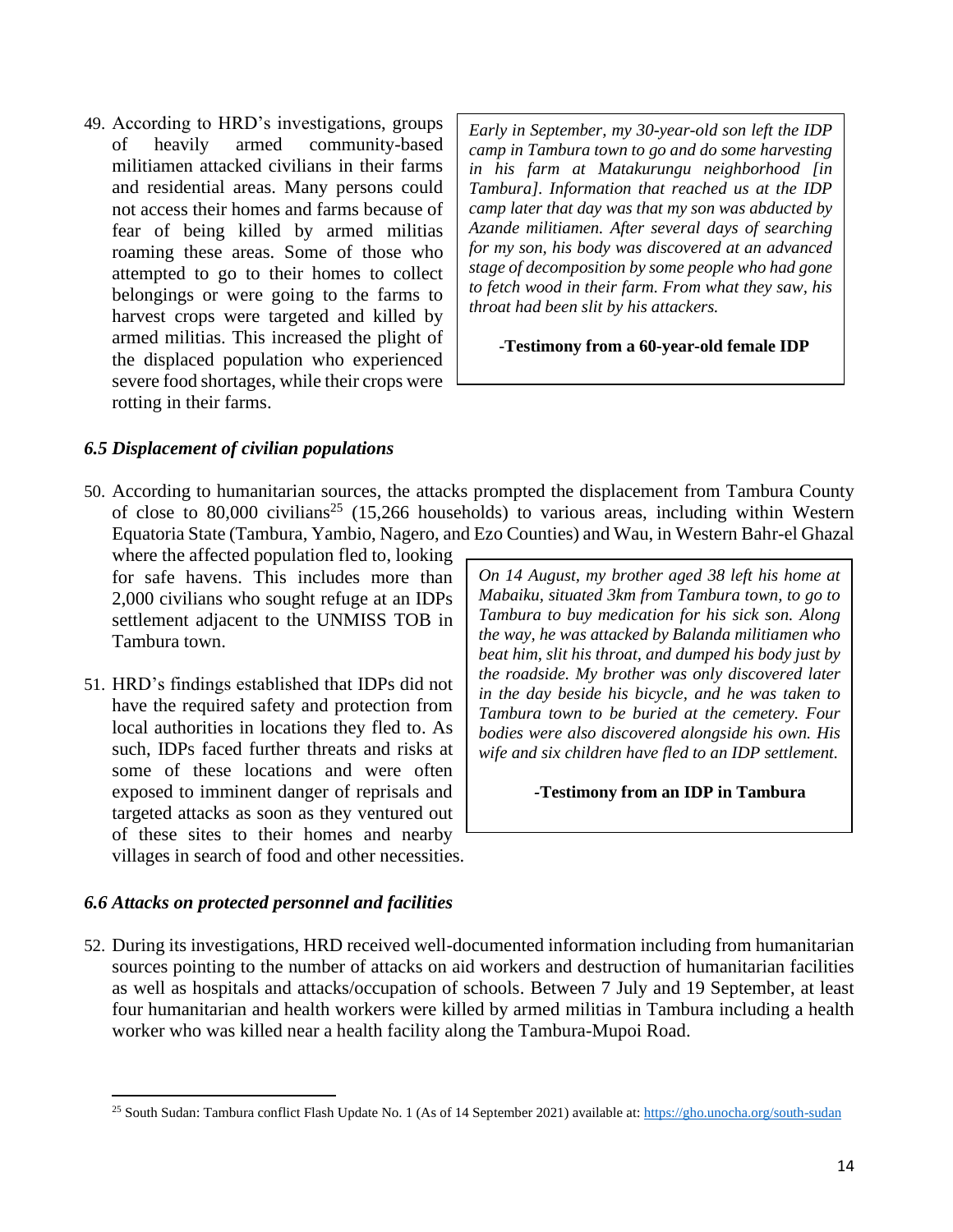- 53. In other instances, HRD also documented at least two incidents involving aid workers who were abducted by Maj Gen Nando-led SSPDF and affiliated militia groups and later either released or rescued. On 12 September 2021, a medical worker on his way to Tambura center to collect medical items from the ministerial complex was abducted, arbitrarily detained, and ill-treated by Maj Gen Nando-led SSPDF. He was subjected to forced nudity and rescued on 13 September by the armed guard of the JDB Taskforce.
- 54. Additionally, humanitarian facilities and warehouses were either looted or destroyed during these attacks, constraining the capacity of humanitarian actors to deliver life-saving support such as food and medicine to displaced civilians. As an example, on 6 September Maj Gen Nando-led SSPDF attacked and looted the premises of an international NGO operating in Tambura. Items looted included at least five motorbikes which were later recovered by the JDB Taskforce. In addition, armed militias destroyed health facilities together with equipment and medical supplies with the double intention of depriving communities of health supplies which were taken away by assailants for their own use.

*"I am a nutrition officer with the INGO providing humanitarian relief materials. At 11.30 am, I was in the complex, in front of the warehouse, when seven armed elements of the pro-James Nando forces abducted me and took me to Amozijigo lodge, close to Renzi Primary School, used by the James Nando forces. They tied my hands behind my back and dragged me. When we got to the lodge, they hit me on the ribs with a stick, asked for my phone and money and I told them I did not have them. They asked me to join them, and I told them I have a job already but will consider their offer. At about 14.00 hours, they released me and warned me not to report to anyone that I was arrested by them, if not they will deal with me"*

#### *-***Testimony from a humanitarian worker**

- 55. Between June and September 2021, at least nine health facilities<sup>26</sup> were looted and/or destroyed in Tambura County. For instance, on 19 June, the health center in Akpa was destroyed and the cabinet for medicines set ablaze by armed militiamen. During a field visit to Mupoi in September, an integrated UNMISS team, including representatives from HRD, visited at least two health facilities that were looted and partially destroyed in Mabia and other locations between Tambura and Mupoi.
- 56. In August and September, at least three schools where humanitarian supplies were being stored, were attacked and looted, multiple times by rival armed militias in Tambura town. During patrols and field visits in and near Tambura County, HRD regularly spotted an undetermined number of children associated with community-based militia groups affiliated to Maj Gen Nando and occupying the Renzi Primary school, as well as between Matakurungu and Source Yubu. UNMISS raised concern about the use of child soldiers and use of schools for military purposes with security officials, the JDB Taskforce and government officials, and the forces eventually vacated the school.
- 57. On 6 September, SPLM/A-IO elements and affiliated militia, including Angelo Davido forces, launched an attack on Maj Gen Nando-led SSPDF and affiliated militia at their base in Renzi Primary school. Following these clashes, a young soldier fled into the UNMISS TOB to seek protection. The

<sup>&</sup>lt;sup>26</sup> This includes Tambura Primary Health Care Center- PHCC (Tambura Town), Gamunakpe Primary Health Care Unit- PHCU (Tambura), Mupoi PHCC (Mupoi), Muboiku PHCU (Tambura-Source Yubu Road), Bambu PHCU (Source Yubu Road), Mabenge PHCU (Namutina road), Akpa PHCU (Namutina Road), Matakurungu PHCU (Source Yubu road), Kpatanzere PHCU (Source Yubu road). Further, a police source in Tambura informed HRD that, in the process of recovering dead bodies and evaluating the scale of damage in various parts of Tambura, they had witnessed several health facilities looted and destroyed by armed elements in various areas in and around Tambura town.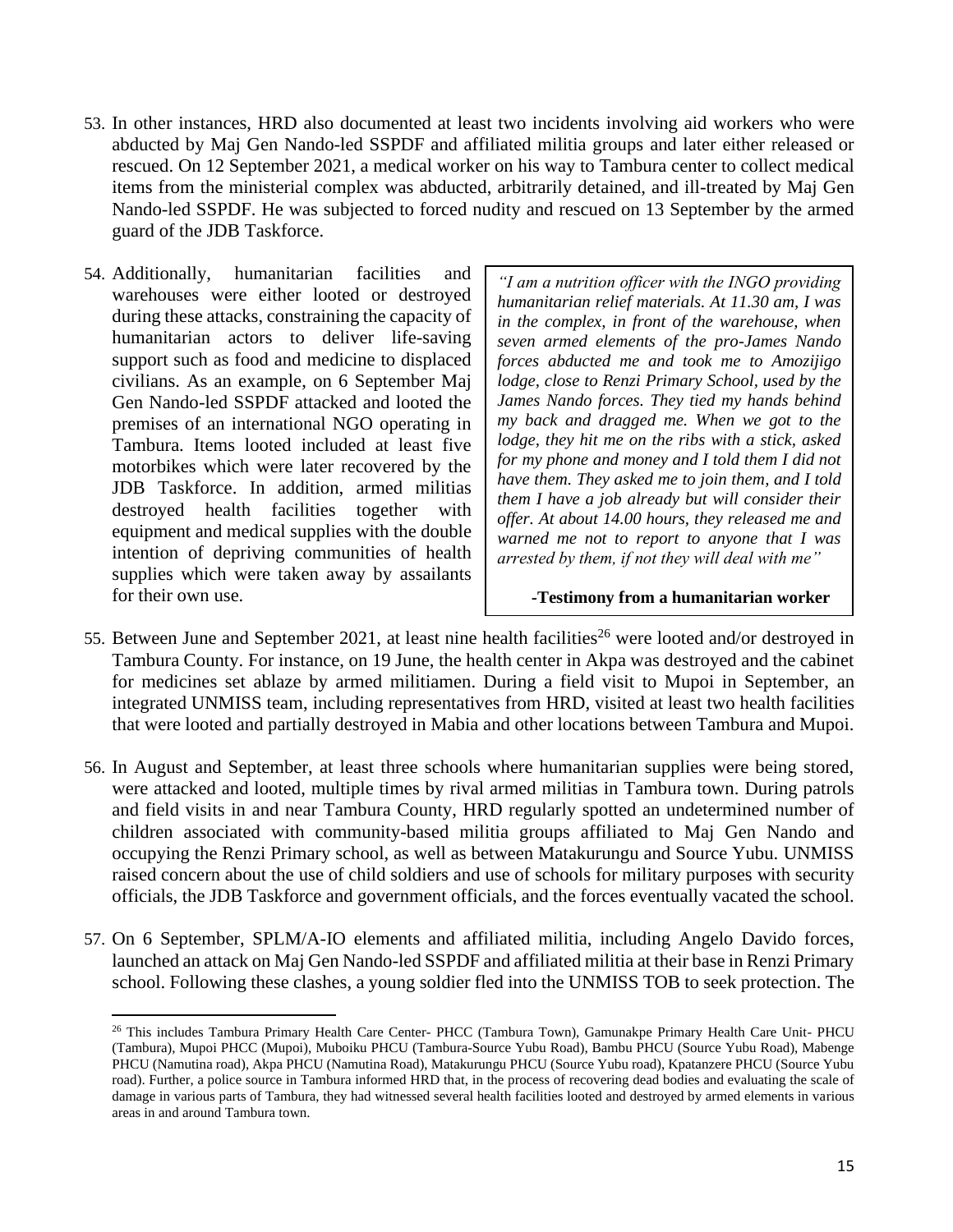boy revealed that he was forcibly recruited by forces loyal to Maj Gen Nando and was actively engaged in fighting against an offensive by a SPLM/A-IO and affiliated militia. According to the boy, he sought protection and safety at the UNMISS TOB when they ran out of ammunition. The boy was found in possession of a hand grenade which was retrieved by UN peacekeepers for safe storage and discarding.

### *6.7 Hate speech and incitement to violence*

- 58. The violence in Tambura has been characterized and fueled by widespread use of hate speech on both online and offline media. Senior government officials from both the Azande and the Balanda communities played a key role in inciting violence and hate speech. Members of the diaspora were also involved in the incitement of violence on social media platforms, and resources were mobilized through encrypted messaging platforms.
- 59. On 20 July, a prominent political leader used social media<sup>27</sup> inciting the Azande to expel Balanda and other tribes from Azande "ancestral land", calling on the Azande people in Western Equatoria State and particularly in Tambura County, to fight and protect their land against "intruders", with a commitment to support them with logistics.
- 60. A former government official in Tambura openly stated, including to UNMISS teams, that his community youths would fight against the Balanda who he accused of attacking the Azande. During a meeting with UNMISS, the same government official stated that the only solution to the conflict was for the entire Balanda community to leave Tambura County. In addition, an influential politician reportedly incited Azande communities in Tambura town, Ezo and Yambio to kill any children of Balanda father.

### <span id="page-16-0"></span>**VII. Alleged perpetrators**

61. The complexity of the situation on the ground did not allow the identification and verification of all individuals involved in the documented violations and abuses of international human rights law and violations of international humanitarian law related to the armed conflict. However, HRD investigations established that individuals identified below should be held accountable for their alleged role as perpetrators and/or for holding command responsibility for violations of international human rights and humanitarian law.

# <span id="page-16-1"></span>*7.1 Individuals linked to the SPLM/A-IO*

62. During its investigations, HRD found evidence of the SPLM/A-IO involvement in the conflict, as well as militarization of youth from both Azande and Balanda groups. HRD identified a Balanda SPLM/A-IO Major General from Tambura County who directly exercises leadership control over this group of armed militias. Although during interaction with HRD, regarding the involvement of his forces in human rights violations, the Major General deflected command responsibility and stated that his forces "cannot be controlled in the heat of the moment" HRD found proof of his involvement. In any event he would remain responsible as there was a failure to take all necessary measures to prevent or repress the commission of crimes. Further, at least two of the group's commanders are

<sup>&</sup>lt;sup>27</sup> Including WhatsApp groups such as: Azande groups, Gbudue Forum, and Greater Tambura Forum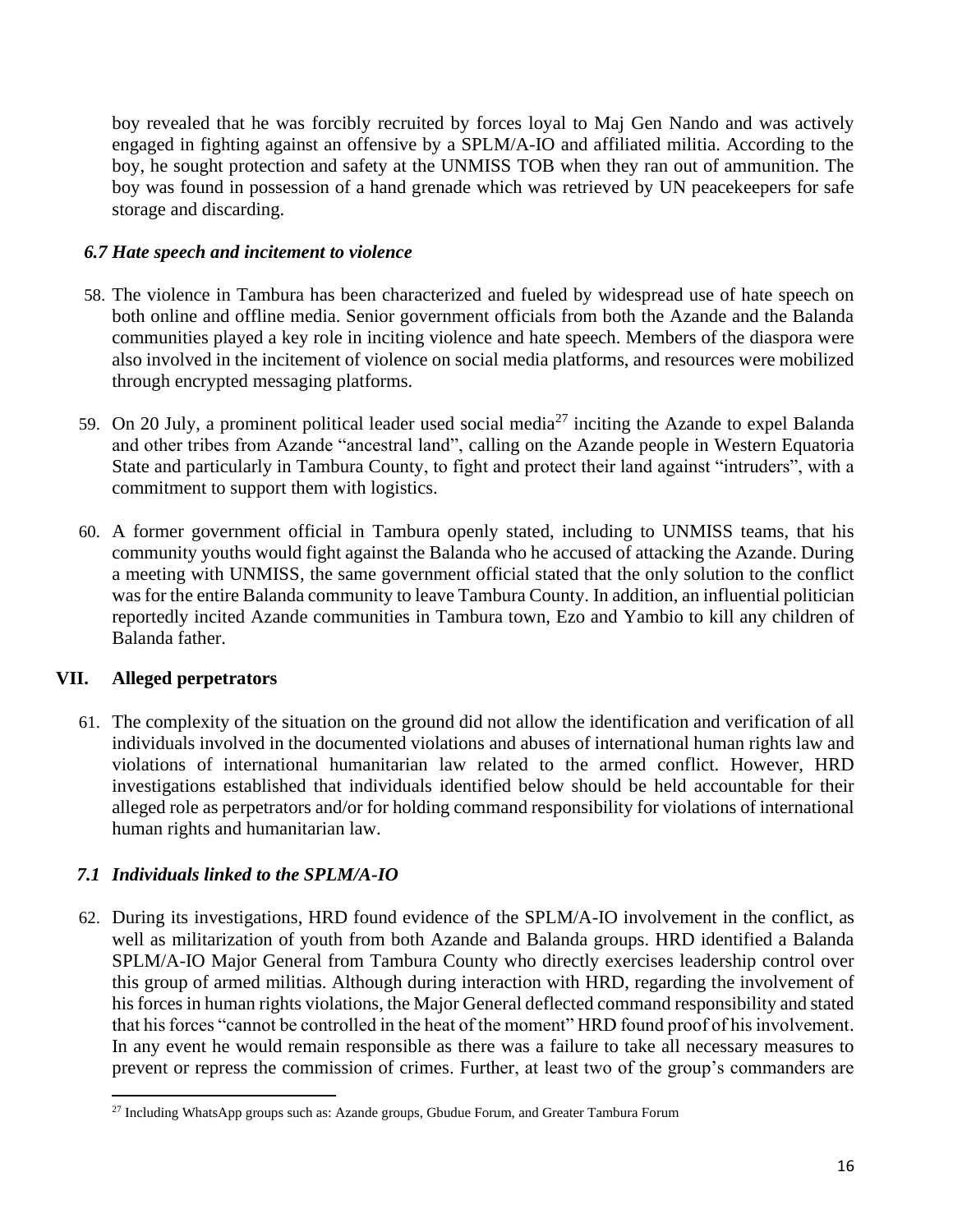known to exercise effective command and control over individuals within their ranks including those involved in human rights violations and abuses. Critical information gathered suggests that these two militia commanders operated throughout the period alongside SPLM/A-IO forces.

63. According to various sources, while the other militia commander convened meetings in at least five locations in Tambura County in June 2021, calling for the "mobilization of the Arrow Boys",<sup>28</sup> including former members and new recruits, to continue their previous work, the second commander led a mixed of Azande-Balanda armed militias in carrying out attacks against civilians in Tambura. The latter acknowledged responsibility of this offensive, wherein the destruction of the traditional chief's palace at his compound was noted. Militia elements under this commander committed serious human rights violations including mutilations, killings, burning civilians to death, rape, and gangrape. On the other hand, the armed militias commandeered by the former reportedly perpetrated atrocities against civilians in the outskirt areas of Tambura including in Mupoi and Mabenge. His group is based in Mangburu boma.

### <span id="page-17-0"></span>*7.2 Individuals linked to the SSPDF*

- 64. Likewise, HRD identified three high ranking military officers (a Major General and his two deputies - a Brigadier General and a Lt. Colonel) belonging to SSPDF to be similarly responsible for serious human rights violations cited in this report.
- 65. The Major General was a former SPLM/A-IO commander who defected to the government and the SSPDF in March 2020, alongside with his trusted soldiers, as well as ranking officers loyal to him, including the two military officers implicated in this report. The Major General was noted to have effective command and control over individuals within his command and is responsible for serious human rights violations committed in particular against Balanda and individuals affiliated with SPLM/A-IO, as well as against Azande youth refusing to join his forces, in particular through ordering forced recruitment. As the highest ranking military officer, the Major General holds command responsibility for the intermittent but consistent targeted human rights violations committed against Balanda civilians and SPLM/A-IO affiliated persons in the lead up to the outbreak of violence in June and throughout the conflict, in areas of Source Yubu, Tambura, and in between Tambura and Namutina, resulting in killings and displacements.
- 66. The Major General's deputies were identified as having effective command and control over individuals within their rank. HRDs findings revealed that their forces have been operating with the support of armed Azande community-based militias perceived to be loyal to the traditional chief of Tambura County.
- 67. HRD interviews likewise indicated the involvement of an Azande traditional chief. According to security sources, he was known to have a group of at least 150 armed elements operating under his orders. Part of these armed elements include some "Arrow Boys" from Tambura area (namely, Tambura, Yangiri, Mupoi, Ezo, Nandi and Source Yubu). These elements have a loose command

<sup>&</sup>lt;sup>28</sup> The "Arrow Boys" are community defense groups in Western Equatoria, previously organized to defend against the Lord's Resistance Army. Governor Alfred Futuyo was a leader of the Arrow Boys; the group has also enjoyed patronage from previous Western Equatoria governors. Important members of the Arrow Boys who are alleged perpetrators in the conflict in Tambura include: Maj Gen Nando, the SPLM/A-IO Major General from Tambura County, and the commander of a militia affiliated with SPLM/A-IO.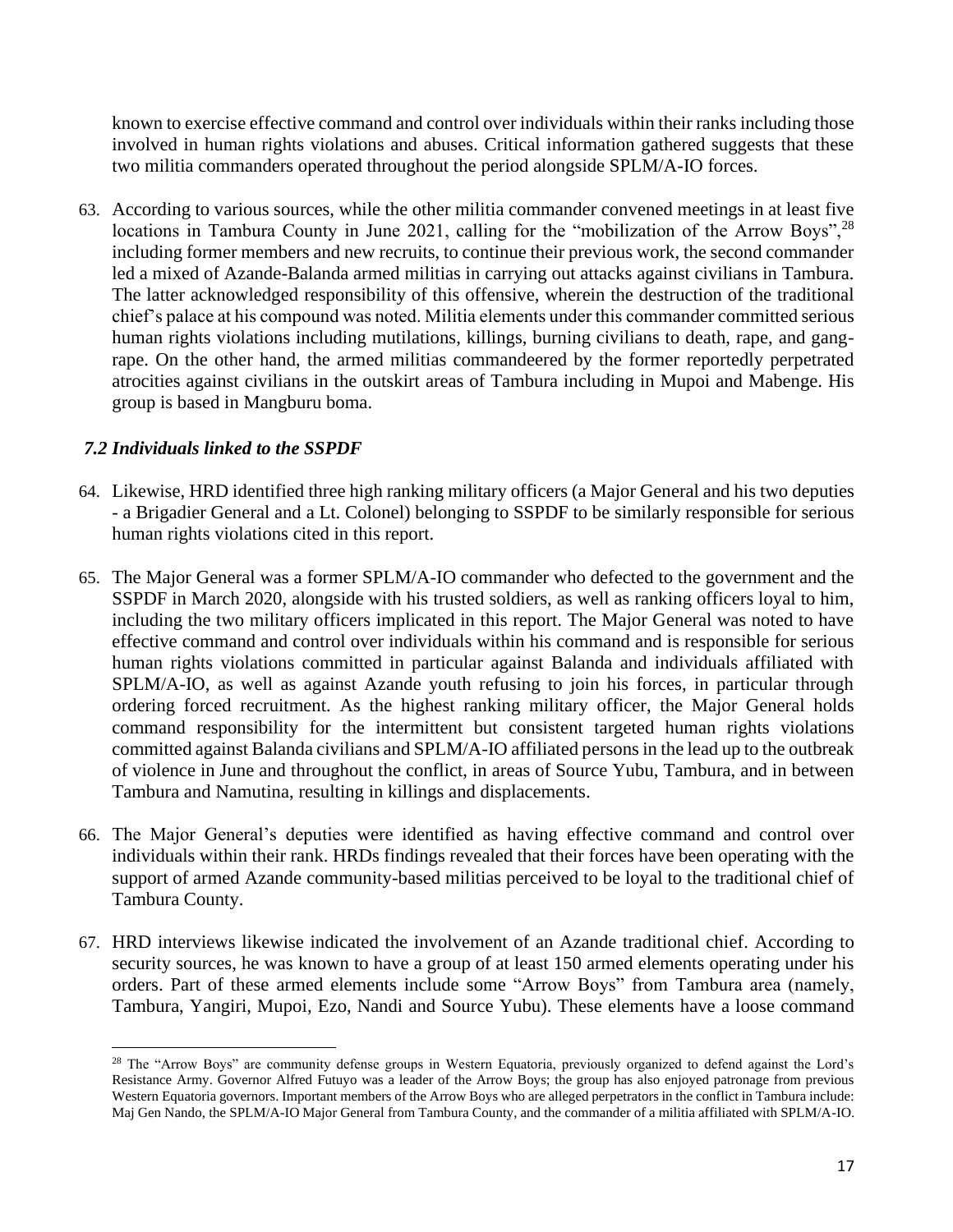structure, but they have strong affiliation and loyalty to the traditional chief, who apparently exercises some level of command and control under the guise of defending the community from rogue elements. The traditional chief also became a divisive figure in 2018 with consistent calls for the Azande to reclaim their land/territory from the Balanda.

68. HRD also identified a local County Official known for his call for the removal of the SPLM/A-IO, and who in June 2021, facilitated the conflict in Tambura County and Source Yubu by refusing to allow security sector personnel to intercept and prevent Maj Gen Nando-led forces and affiliated militia from moving from Source Yubu and Matakurungu towards Namutina, which triggered the outbreak of conflict, as confirmed by security sector officials in interactions with HRD. The official notably incited the conflict by openly criticizing a government official while calling for the removal of the SPLM/A-IO, and openly expressed his willingness to use force to remove the latter from Namutina.<sup>29</sup>

### *7.3 Role of alleged perpetrators*

- 69. Following the pre-conflict phase violence between February and May 2021, HRD findings indicate that the armed violence beginning in June 2021 was initially instigated and triggered by SSPDF elements from Source Yubu led by the Major General identified above, and affiliated militias, who were responsible for incidents targeting the Balanda civilian communities and individuals affiliated to the SPLM/A-IO, resulting in killings, abductions, and displacements.
- 70. The incident triggered an immediate response by the SPLM/A-IO from Namutina, which not only pursued and retaliated against the SSPDF elements led by the Major General and affiliated militia, but also committed grave human rights violations against civilians in Tambura County from mid to late June. The attacks caused widespread civilian casualties, destruction and looting of civilian property, and displacements in the affected regions.
- 71. Violence resumed in mid-July with targeted attacks perpetrated by rival armed militias against civilians, as well as political and traditional elites of Tambura. Attacks against civilians and the Azande Avungara political and traditional elites were predominantly carried out by the militia group affiliated with SPLM/A-IO, the militia group comprises both Azande and Balanda elements.
- 72. In this context, HRD has reasonable grounds to believe that the militia group affiliated with SPLM/A-IO acted in collaboration with, or under the *de facto* control and acquiescence of, the SPLM/A-IO. Collectively, these armed militiamen committed widespread killings, abductions, rapes and other forms of sexual violence, burning/destruction and looting of civilian properties among the Azande civilian population. Many victims were killed by multiple gunshot wounds, but some others were burnt alive inside their dwellings, mutilated, wounded with parts of their bodies cut off, fetuses cut out of pregnant women, or killed by other brutal methods intended to generate adverse psychological impact on the community.
- 73. According to HRD's investigations, during the reporting period, Maj Gen Nando-led SSPDF and affiliated militia groups carried out killings and widespread destruction and looting of civilian

<sup>&</sup>lt;sup>29</sup> The local official repeated these comments during security meetings held in Western Equatoria, as well as during meetings with UNMISS.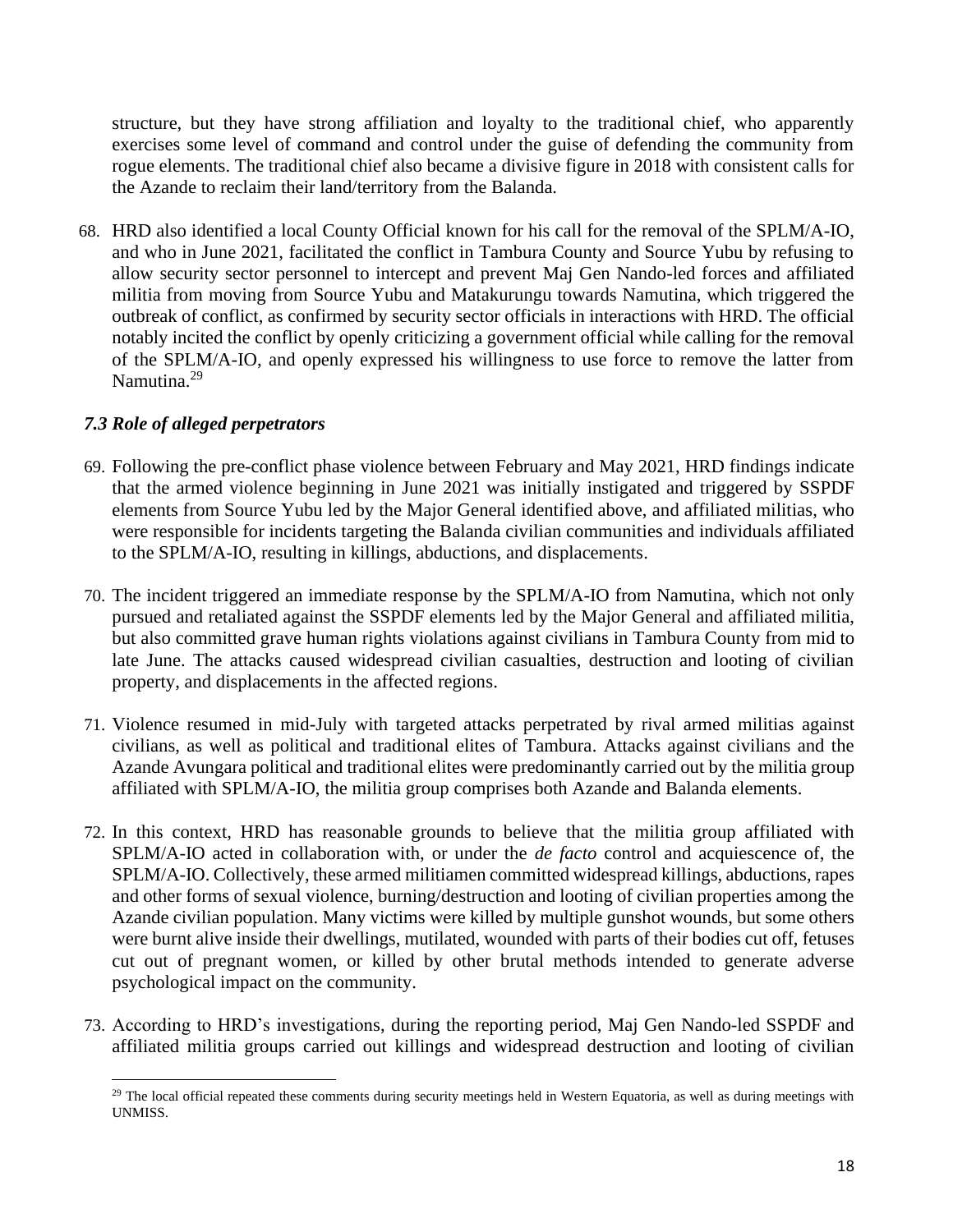property, predominantly against Balanda civilians, using Renzi primary school as their base. The group also carried out mobilization and recruitment campaigns, and reports of forced recruitment including of children resurfaced in September 2021. Azande youths who refused to join his armed group were subjected to harassment, and intimidation and several were forced to flee to other towns to escape the forced recruitment. In some instances, some were forced to pay ransom as their contribution for refusing to join the armed militias, while others were simply executed.

### <span id="page-19-0"></span>**VIII. Responses**

### <span id="page-19-1"></span>*8.1 Response from national authorities*

### *Political response*

- 74. Almost a month after the outbreak of violence in Tambura, President Kiir and First Vice President Machar convened in Juba, from 12 to 14 July, a series of political meetings with Juba-based politicians from Western Equatoria State to address tensions in the area. However, these political engagements could not deter the violence in Tambura and both the Maj Gen Nando-led SSPDF and affiliated militia and SPLM/A-IO continued to perpetuate the attacks, including revenge attacks against civilians from both ethnic communities (Azande and Balanda) with the SSPDF, NSS and SSNPS failing to adequately provide protection.
- 75. HRD's investigations found that partisan interests reduced the ability of the state and local government bodies to effectively deter further violence and/or mitigate its impact on civilians. On 24 June 2021, the Governor of Western Equatoria State, Governor Alfred Karaba Futuyo appointed a committee comprised of the Minister of Local Government and Law Enforcement, the Advisor on Peace and Security, the Minister of Information and Communication, a Member of the Conflict Resolution and Reconciliation Commission, the SSPDF, and the Criminal Investigation Division (CID), to investigate and ascertain the root cause of the violence in Tambura. The committee submitted its findings to the Governor on 7 July 2021, following their visits to Tambura and some locations affected by the violence, with the following recommendations:
	- *All those involved in the crimes in Tambura should be arrested*
	- *A Peace Conference should be convened*
	- *Relocation of the SPLM/A-IO from Namutina and James Nando led armed groups from Tambura and transfer of all armed groups to the training site in Maridi*
	- *Politicians instigating the conflict should be called to order*
	- *The County authority should maintain teamwork, good communication channels among all parties, and the security council in Tambura.*
- 76. At the national level, a high-level delegation of parliamentarians from the Azande and Balanda communities visited Tambura on 6 July 2021. The report submitted by the high-level delegation to President Kiir included recommendations for the removal of SPLM/A-IO forces from Namutina; the removal and cantonment of Maj Gen Nando-led SSPDF soldiers; the removal of roadblocks; a factfinding investigation and accountability for those responsible for perpetrating violence; a peace conference to promote reconciliation between the Azande and Balanda; the delivery of humanitarian assistance to the displaced populations; and the deployment of the JDB Taskforce to Tambura.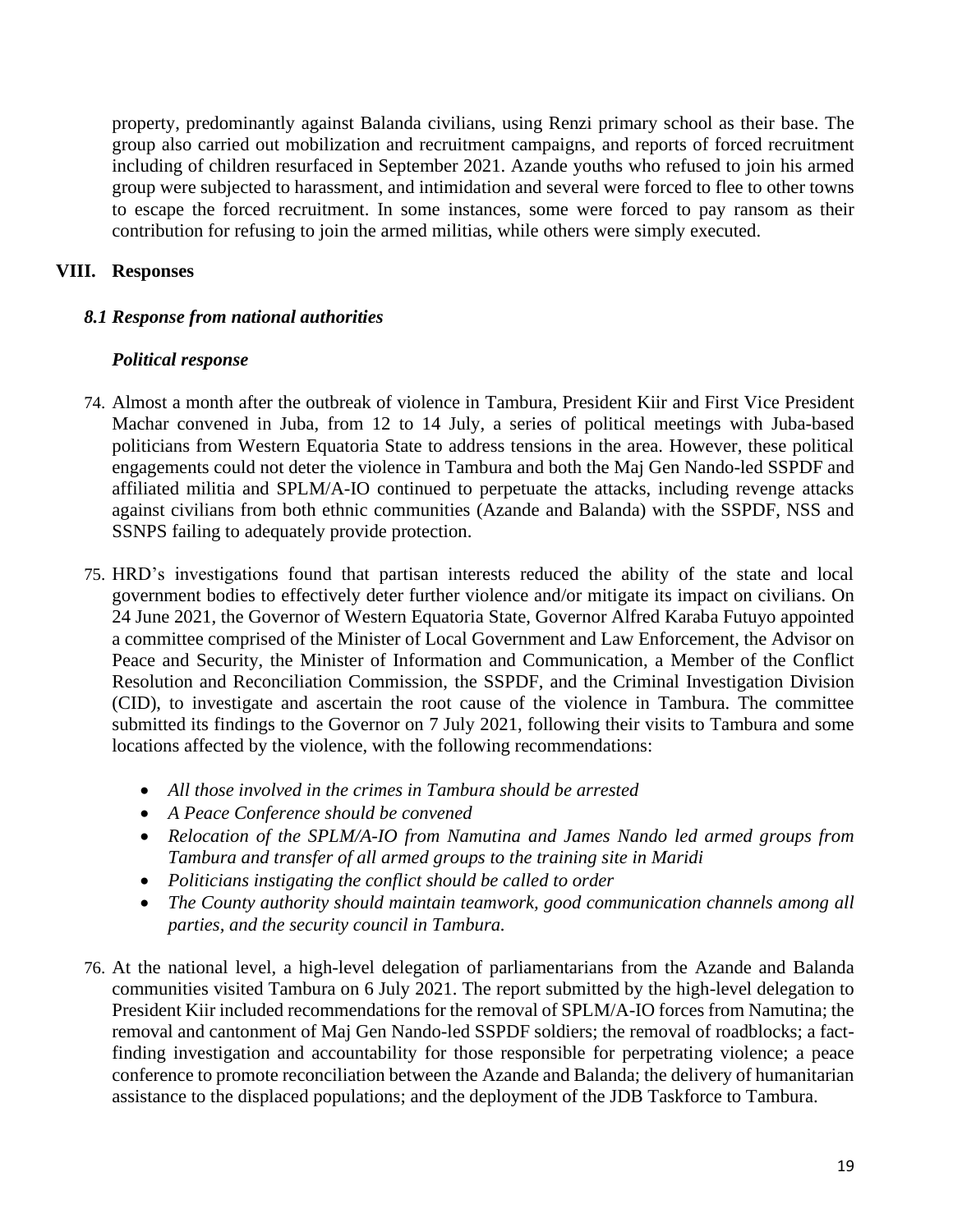77. The establishment by the Presidency of a select Committee of the JDB composed of representatives of the SSPDF, SPLM/A-IO and SSOA was indeed instrumental in mitigating violence. The Committee, which had an initial mandate of two weeks, remained in the area for about two months until the end of October and documented incidents through direct engagements with all stakeholders, including peace spoilers, local militia leaders, displaced communities, and heads of military forces from all sides and local authorities. UNMISS has supported the extensive engagements of the Committee in Tambura and its surrounding areas.

#### *Military response*

- 78. During its investigations, HRD also witnessed a security vacuum in Tambura during the period in which the incidents took place, prior to the deployment and intervention of the JDB Taskforce. Despite the presence of the SSPDF, SSNPS, NSS in Tambura County as well as in Source Yubu, the forces hardly intervened to protect the civilians and to deter attacks by armed militias. However, it is unclear whether the absence of any protection efforts to civilians was the result of a major disruption in the chain of command and/or the outcome of specific orders of non-intervention received from the hierarchy of the SSPDF and security forces or lack of logistical capabilities. Senior SSPDF commanders in Tambura town and Source Yubu County informed HRD that they had no instructions to intervene and would only do so if they came under attack, or to protect key government installations and the IDPs who had sought refuge in military barracks.
- 79. However, during the clashes in Tambura town between the parties to the conflict on 19 August 2021, security forces carried out a heavy armed response to ward off the rival armed militias. Also, on 3 September, joint security forces temporarily deployed to protect a government peace delegation from Yambio, launched an attack on SPLM/A-IO forces and affiliated militia groups who were advancing close to Tambura center with the intention of attacking rival forces. The attack forced the SPLM/A-IO forces and affiliated militia groups to retreat, while another attack was launched against Maj Gen Nando-led forces on 6 September, the day after the delegation and forces from Yambio had left Tambura town.
- 80. The JDB team comprising of representatives from organized forces, arrived in Tambura town on 8 September 2021 with a mandate from President Kiir to (1) de-escalate the conflict in Tambura County and enhance security throughout the Western Equatoria State; (2) transfer all organized groups in conflict to Maridi Training Centre; and (3) conduct investigations and assess the situation to find strategies to regain sustainable security, echoing some of the recommendations contained in the findings of the committee appointed by Governor Futuyo to investigate the roots cause of the violence in Tambura County.
- 81. The JDB team determined that all conflicting parties were involved in the killing of civilians, burning, looting, and destruction of civilian property. To help build peace and enhance security in Tambura, the JDB team urged all conflicting parties to cease armed confrontation at the risk of a strong and immediate retaliation from the organized forces. In addition, the JDB team engaged all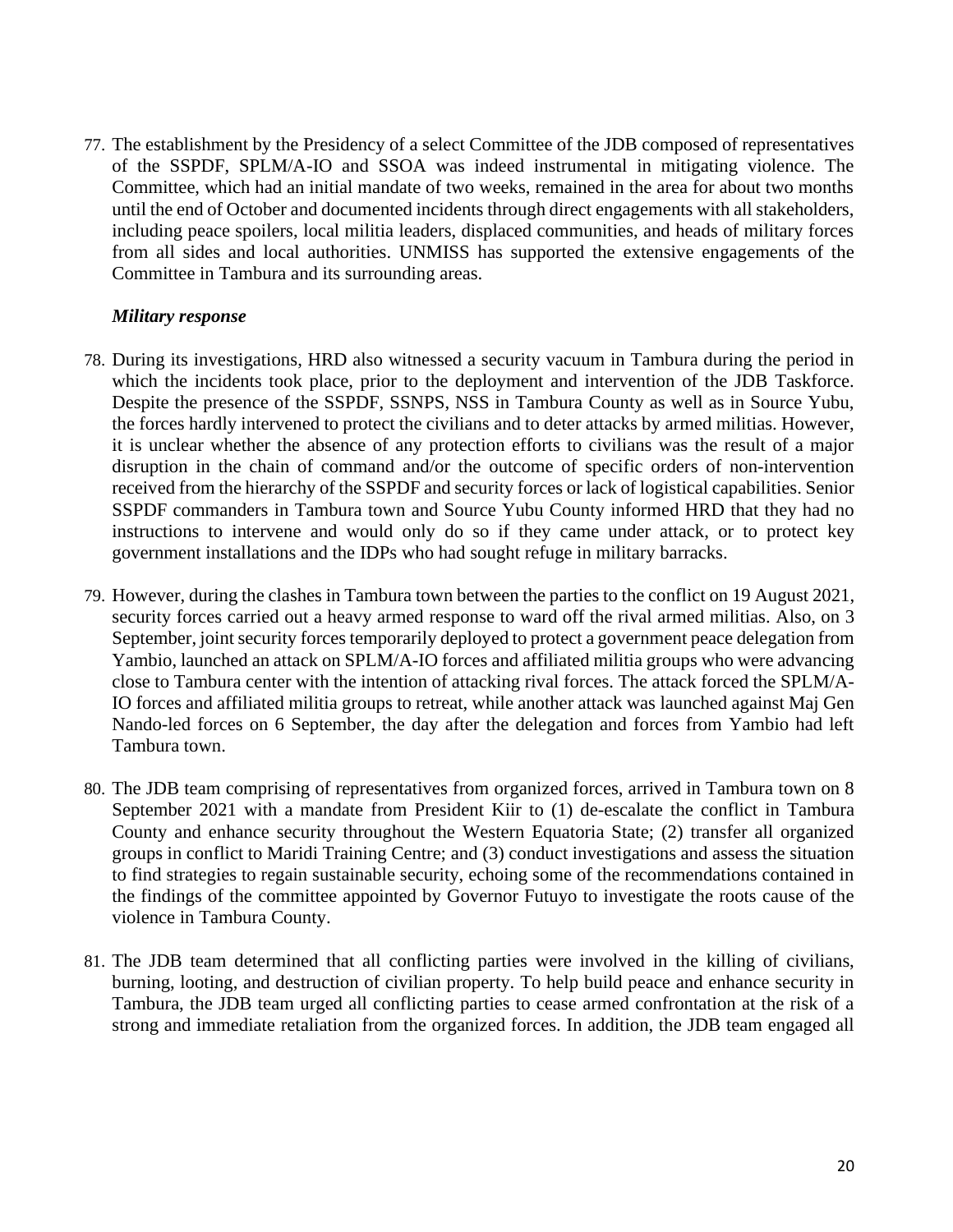parties to the conflict to transfer their forces<sup>30</sup> to the Maridi Training Center for training with the objective of integrating the ranks of organized forces. Furthermore, the JDB team suggested that the transfer of forces of the conflicting parties to the Maridi Training Center be accompanied by the recall to Juba of their leaders to hold them accountable for their actions.

### <span id="page-21-0"></span>*8.2 UNMISS response*

#### *Political engagement*

- 82. Sustained and coordinated advocacy through political engagements at the Juba level ensured the commitment and oversight of the top-level government officials to address the violence. During his visit to South Sudan in September, the Under-Secretary-General for Peacekeeping Operations, Jean-Pierre Lacroix raised concerns over the situation in Tambura in his meetings with the President, the First Vice President, the Minister of Defense, the Speaker of the Reconstituted Transitional National Legislative Assembly (R-TNLA), the Presidential Adviser on Security Affairs, the Reconstituted Joint Monitoring and Evaluation Commission R-JMEC Chair, and other international and regional bodies.
- 83. Similarly, the Special Representative of the Secretary-General (SRSG) and the Head of the United Nations Mission in South Sudan (UNMISS) raised the issue in follow- up engagements with the First Vice President, the Presidential Adviser on Security Affairs, the European Union (EU) Heads of Missions, the African Union (AU), the Intergovernmental Authority on Development (IGAD), and the Reconstituted Joint Monitoring and Evaluation Commission (R-JMEC). This multi-level political engagements-maintained focus and pressure by putting the onus of the responsibility on the parties to the peace agreement to take immediate steps to mitigate tensions by relocating their forces to training and cantonment sites.
- 84. To further highlight the gravity of the situation on the ground and urge peaceful solutions, UNMISS SRSG led a high-level delegation to Tambura comprising representatives of IGAD, R-JMEC, Ambassadors and diplomats from Djibouti, Ethiopia, Kenya, Norway, Sudan, and Uganda, and the Deputy SRSG, acting Resident and Humanitarian Coordinator and UNDP Resident Representative in South Sudan. The delegation held meetings with the State Governor in Yambio and visited Tambura, where they meet key stakeholders, including the JDB team, the County Commissioner, the Paramount Chief, and community representatives. Subsequently, a joint statement was issued stressing that unless the Revitalized Transitional Government of National Unity (RTGoNU) took urgent action to end the fighting, there was an imminent risk that further escalation would endanger vulnerable populations, exacerbate the dire humanitarian situation and threaten the implementation of the Revitalized Agreement.
- 85. Subsequently, UNDP's Peace and Cohesion team engaged with multiple stakeholders including the of Western Equatoria Parliamentarian Forum, National Ministry of Peacebuilding, National Peace

<sup>&</sup>lt;sup>30</sup> Between October and November, the SSPDF relocated James Nando's forces to Maridi and SPLM/A-IO forces were also relocated. Angelo Davido and James Nando were also brought to Juba by the government, with the assistance of UNMISS, for high level discussions to de-escalate tensions. Some of Angelo Davido's forces were relocated but some others refused to move. A major challenge was the relocation of Balanda and Azande community-based militias several of whom refused to be relocated to the training center arguing that they were not soldiers. This remains a threat to civilians in Tambura in addition to reports of regrouping of some James Nando forces in Ezo, Source Yubu and Tambura.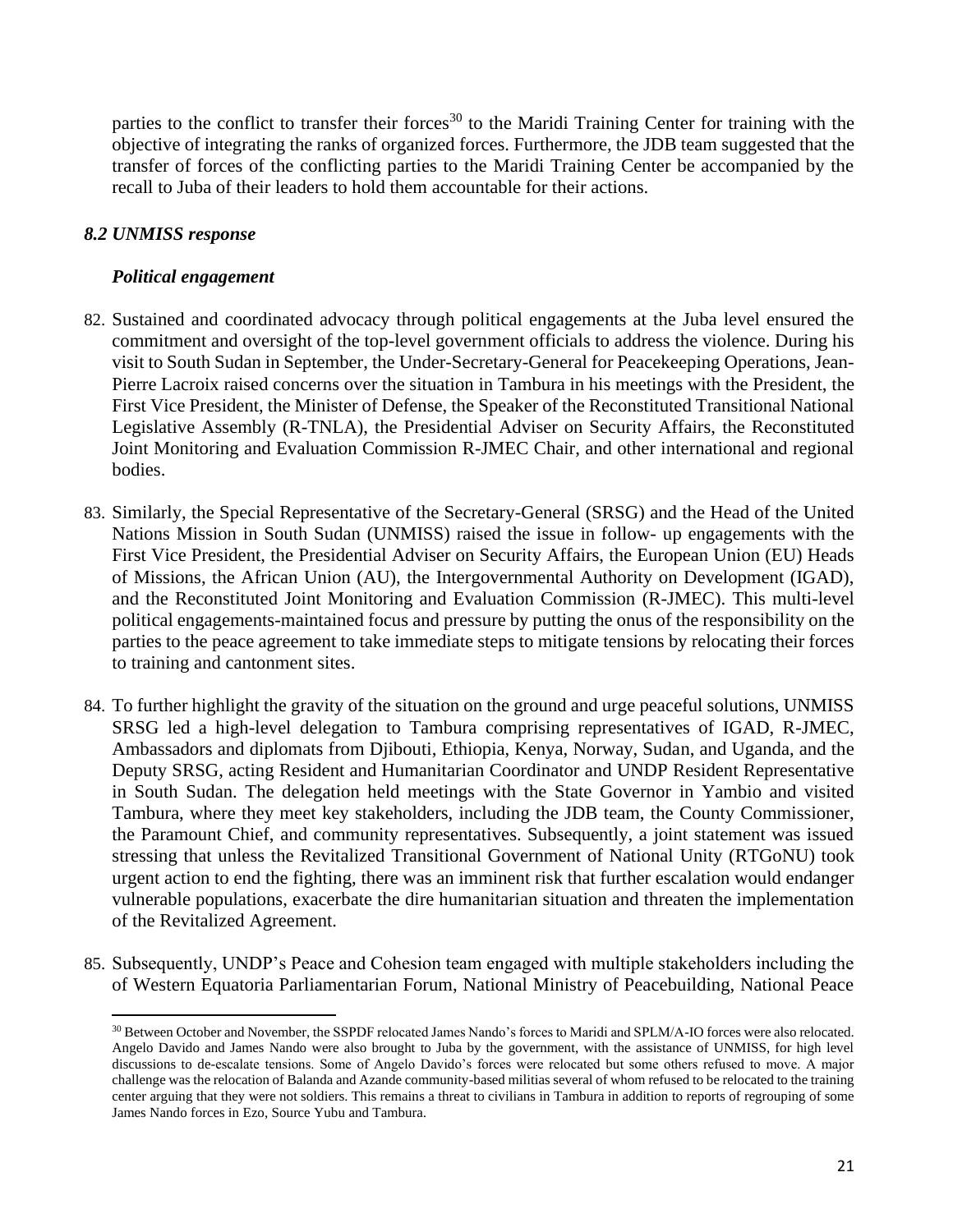and Reconciliation Commission, and interfaith organisations led by the South Sudan Council of Churches, to address the ongoing concerns in Tambura. The resolutions emanating from a leadership retreat attended by Parliamentarians and members of civil society set out recommendations $31$  for further step to be taken to prevent further atrocities from taking place and address the fundamental causes of the violence.

86. UNMISS Field Office Yambio also conducted extensive stakeholder and key leadership engagements, including with State and County authorities, traditional and community leaders, civil society and interfaith organisations, to further mitigate the crisis in Tambura. Sustained engagements were maintained with the Governor and Deputy Governor of Western Equatoria, as well as local, State, and National Government Ministries and Commissions.

### *Deployment of UNMISS peacekeepers*

- 87. As part of its 'Whole-of-Mission' integrated approach to the Protection of Civilians and in response to the violence, UNMISS rapidly deployed peacekeepers to the affected areas, intensified patrols and established a TOB in Tambura to deter further violence and de-escalate the conflict. On 22 June, UNMISS activated the Field Crisis Management Team and authorized the deployment of a Long Duration Patrol to Tambura from 23 to 27 June following the initial clashes that took place between Maj Gen Nando-led SSPDF and the SPLM/A-IO, and their respective affiliated militias.
- 88. As of 5 October, 21 rotations of military, police and civilian personnel were carried out to provide security and enhance protection of civilians in Tambura and Short Duration Patrols to places most affected in Nagero, Ezo, and Tambura Counties. UNMISS provided armed escorts to IDPs in Tambura, particularly women collecting water and firewood. In addition, peacekeepers provided force protection to facilitate humanitarian operations. At the time of writing of the report, the UNMISS TOB and peacekeepers remain on the ground to provide protection to civilians and deter further violence.

# *UNMISS mandated activities*

- 89. In line with its mandate, to ensure the protection of civilians, HRD, investigated and documented human rights violations, including on the six grave child rights violations, CRSV, and breaches of humanitarian law, and supported initiatives to foster peace, reconciliation, and deterrence of violence. In this context, HRD activated its rapid response and surge capacity to conduct in-depth investigations for over three months.
- 90. UNMISS Civil Affairs Division in partnership with NGOs and local interfaith institutions facilitated various grassroots community peace consultations aimed at appeasing tensions between communities and deescalating the conflict. In addition, the division facilitated peace sensitization campaign and engagement through local FM radio aimed at defusing inter-communal tensions and prevented spiral over of similar violence to Yambio and other locations where communities were hosting IDPs from Tambura.

<sup>&</sup>lt;sup>31</sup> The meeting was convened on 22 October 2021 in Juba.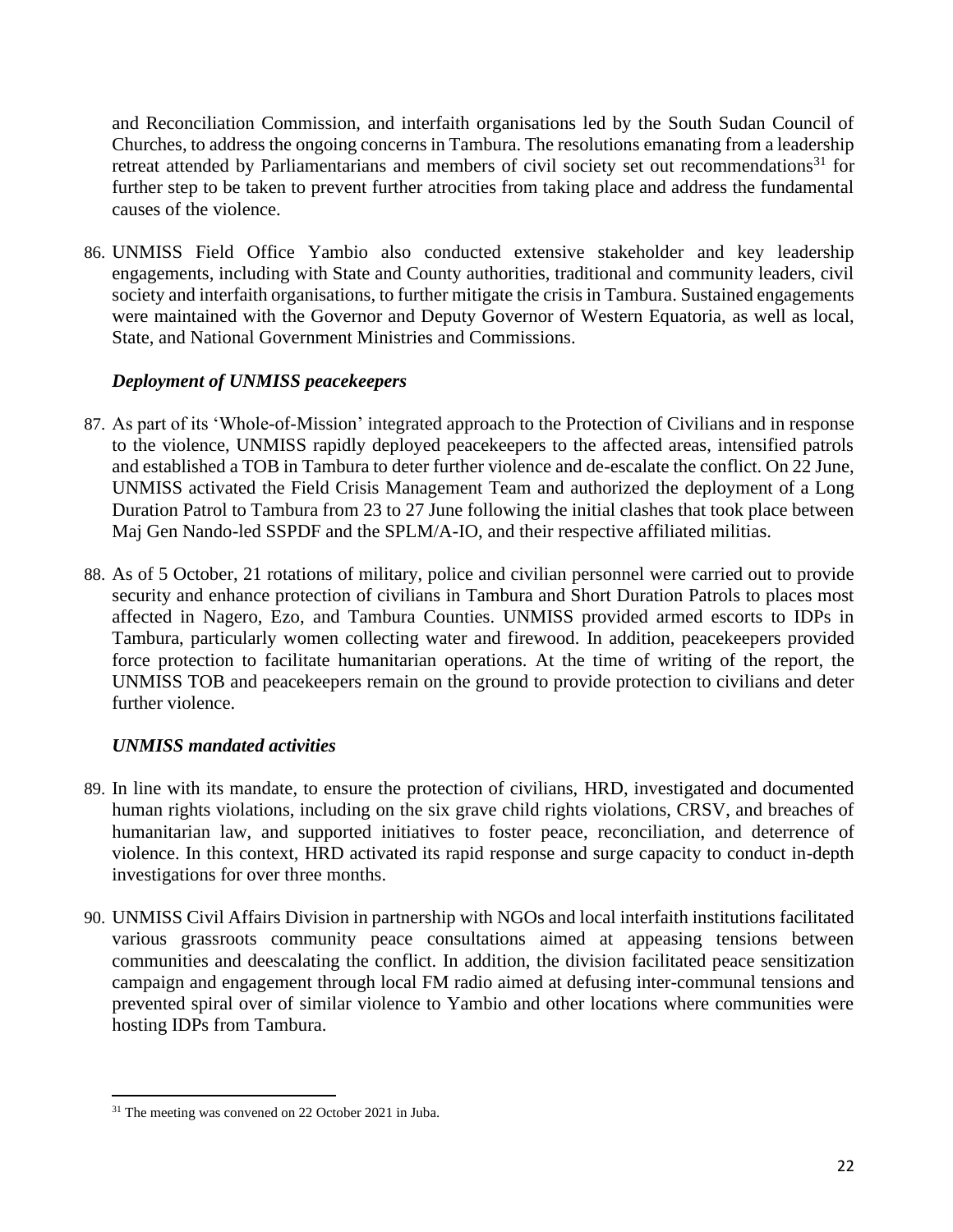- 91. UNMISS Protection, Transition and Reintegration Section facilitated the movement of humanitarian teams to Tambura and its environs, in order to conduct humanitarian assessments in the various IDP sites and to support the delivery of emergency humanitarian relief items to the affected civilian populations.
- 92. Further, UNMISS Communication and Public Information Office developed a targeted communication strategy that included the establishment of a new Radio Miraya<sup>32</sup> broadcast tower in Tambura. The new tower enabled UNMISS to reach communities affected by conflict and isolated from access to reliable sources of information and news, to amplify messages of peace and reconciliation, counter hate speech and dispel rumors that fueled the violence.

#### <span id="page-23-0"></span>*8.3 Civil society and humanitarian response*

- 93. Additionally, as a means of de-escalating the conflict in Tambura, influential religious leaders, including the Catholic Bishop of Tambura and Yambio Diocese, the Bishop of Episcopal Church of South Sudan, the Methodist Church Bishop and two others, supported by the Non-Violent Peace Force, Forest Whitaker foundation, and Catholic Medical Mission Board, held a three-day rally and prayer sessions in Tambura, Source Yubu, and Ezo between 5 and 8 August.
- 94. Humanitarian organizations<sup>33</sup> in Tambura were able to conduct rapid needs assessments prior to the relocation of 30 aid workers in August and some 7,800 internally displaced people were reached with food assistance, health and nutrition services, shelter and non-food items, and water, sanitation and hygiene (WASH) and protection support.
- 95. An inter-agency humanitarian mission to Ezo, Yambio and Nzara conducted between 3 and 10 September assessed the needs of the people displaced by the conflict in Tambura. The team also reached 6,000 people in Ezo with food assistance; protection, health and nutrition support; WASH and education services. Some of the key findings included their urgent need for food and shelter. Their homes were burnt down by the armed groups and their livelihoods destroyed. Some people were noted to have adopted negative coping strategies, including restricting food consumption, and eating treated seeds that were initially distributed for planting.<sup>34</sup>
- 96. The team was able to distribute protection emergency shelter and non-food items to 1,000 of the most vulnerable households, including the elderly, disabled, pregnant and lactating mothers. More assistance is urgently needed as most people with specific needs remain unserved.

<sup>&</sup>lt;sup>32</sup> Radio Miraya is a United Nations radio station in South Sudan owned and operated by the United Nations Mission in South Sudan (UNMISS). It has been bringing listeners up-to-date with news, views and public service announcements since 2006.

<sup>33</sup> South Sudan: Tambura conflict Flash Update No. 1 (As of 14 September 2021) available at[: https://gho.unocha.org/south-sudan](https://gho.unocha.org/south-sudan)

<sup>&</sup>lt;sup>34</sup> Over 680 children have been separated from their parents, the majority unaccompanied as their parents were reportedly killed during the fighting. The nutrition status of children, pregnant and lactating mothers is likely to deteriorate unless emergency food assistance is provided to the displaced communities.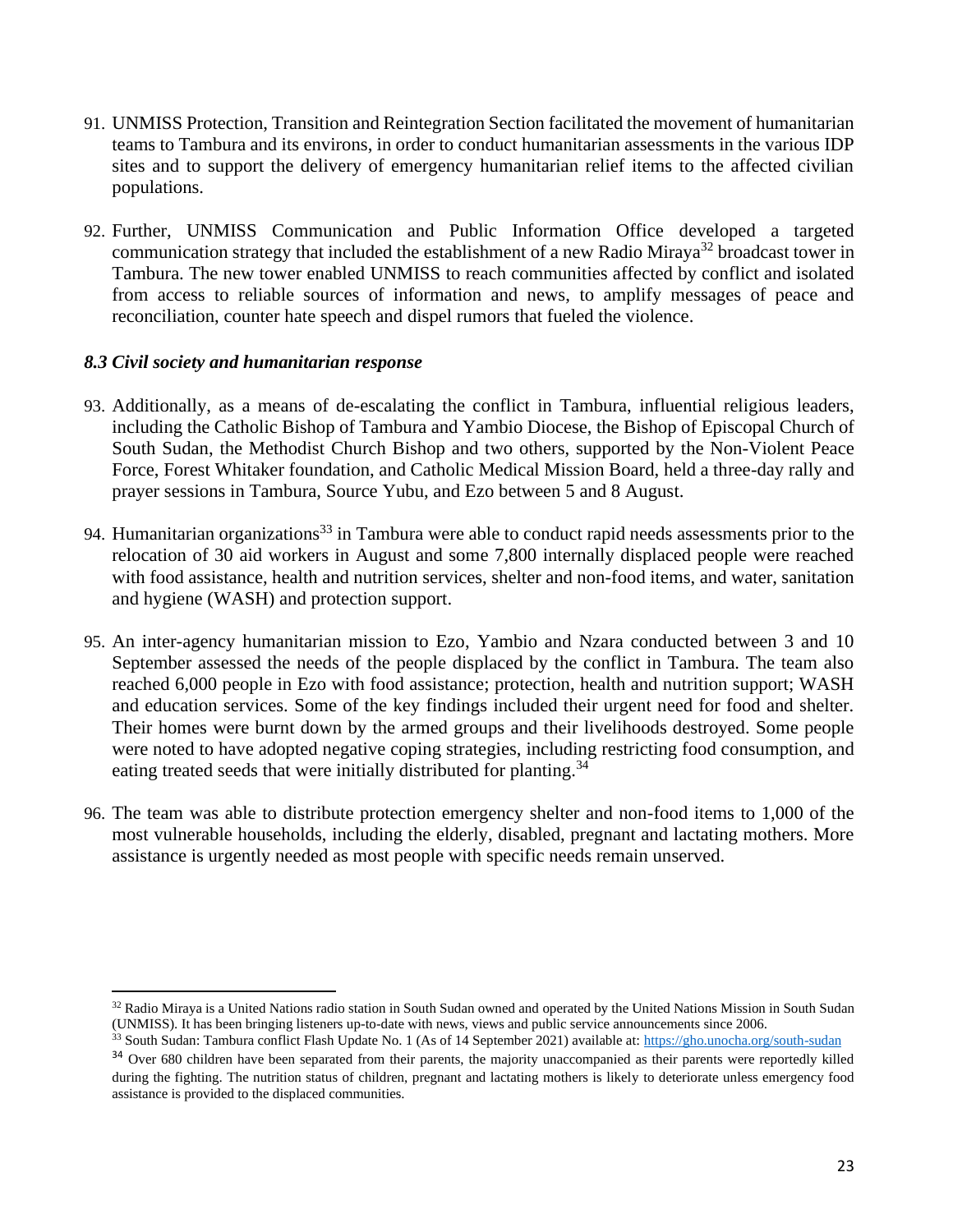### **IX. Conclusion and recommendations**

### <span id="page-24-0"></span>*Conclusion*

- 97. The armed violence in Tambura County has led to devastating consequences for local communities. Between June and September 2021, HRD's findings established that at least 440 civilians were killed (332 men, 60 women and 48 children), and 18 others were injured (17 men and one women). In addition, at least 14 incidents of sexual violence were perpetrated, involving 64 victims (53 women, seven men and four girls); while at least 22 civilians (nine women and 13 children) were abducted and at least 56 civilians remain missing. The armed violence further prompted the displacement of close to 80,000 civilians (approximately15,266 households).
- 98. HRD's investigations established that SSPDF elements led by an identified Major General, SPLM/A-IO, and their respective allied militia groups were the main perpetrators of this violence. Long-standing contentious issues between Azande and Balanda communities in Western Equatoria State have been strategically weaponized as a means to create conditions for the escalation of violence in Tambura.
- 99. The deep involvement of political, traditional, military, and administrative actors played a key role in igniting and fanning the flames of the armed violence. Therefore, based on available information, HRD considers that at least 20 of these actors may have instigated and/or directly or indirectly supported the parties to the conflict, including respective community-based militias, involved in the attacks and human rights violations and abuses and documented in this report.
- 100. The violence in Tambura County is inextricably linked with sub-national and national political dynamics, in the context of a slow and fragile implementation of the R-ARCSS. This violence has ultimately enabled some actors to reinforce alliances or widen divisions ahead of upcoming local and national elections.
- 101. The entrenched lack of accountability for the perpetrators, including for violations and abuses committed in previous outbreaks of violence,<sup>35</sup> if not promptly and effectively addressed, will continue to fuel the cycle of violence, with devastating implications for local populations in Tambura County and more generally in Western Equatoria State, and potential repercussions for the implementation of the R-ARCSS and ultimately for peace in South Sudan.

### *Recommendations*

102. In this context, UNMISS and OHCHR make the following recommendations:

### **To the Government of South Sudan to:**

• Conduct prompt, effective, independent and impartial investigations into all allegations of violations and abuses of international human rights and violations of international

<sup>35</sup> See para 66-79 of Violations and Abuses against Civilians in Gbudue and Tambura, Western Equatoria (April-August 2018), UNMISS and OHCHR, 18 October 2018: Available at: <https://unmiss.unmissions.org/sites/default/files/reportwesternequatoria17oct2018.pdf>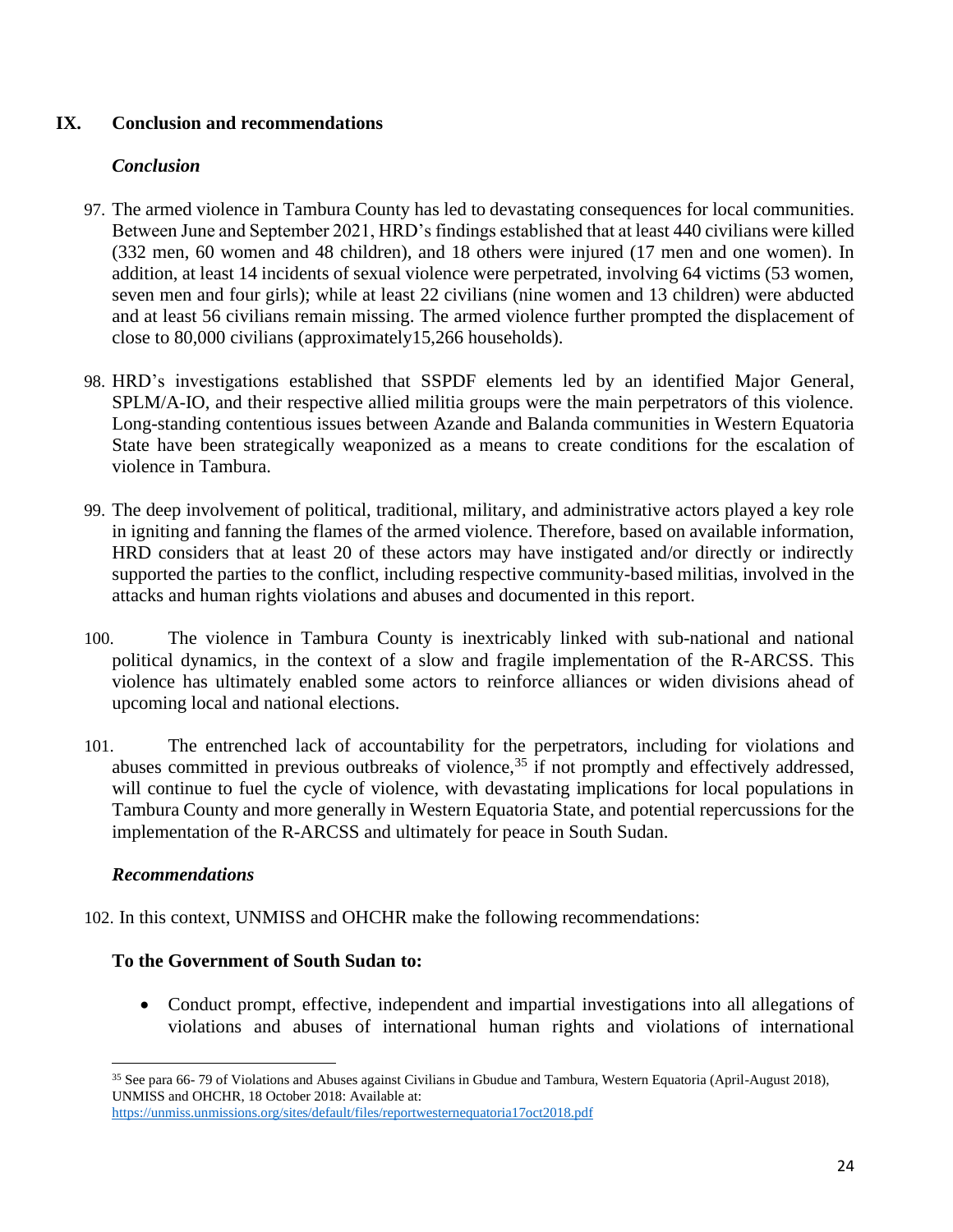humanitarian law in Western Equatoria State; and hold to account all individuals at the local and national levels who instigated and/or took part directly or indirectly in these violations and abuses.

- Prosecute all those allegedly responsible for crimes committed, including those in positions of command and authority; and where the Government is unable or unwilling to do so, invoke other accountability mechanisms – including the Hybrid Court for South Sudan, when established.
- Take appropriate measures to facilitate the tracing, unconditional release and reunification of all abducted women and children and take steps to prosecute sexual violence crimes while ensuring that survivors receive reparations.
- Ensure that victims and survivors have access to basic services and adequate access to a remedy and full reparation.
- Continue to encourage dialogue and reconciliation, including bringing key community leaders and representatives to a peace conference.
- Sign the Memorandum of Understanding on the Hybrid Court with the African Union as a meaningful step towards the establishment of this Court.
- Implement commitments made in the R-ARCSS;
- Uphold its obligations under the international human rights treaties it subscribed and to take all appropriate measures to protect civilians in its territory.
- Take necessary measures to ensure greater protection of humanitarian workers in South Sudan.

# **To all parties to the conflict:**

- Comply with the provisions of the 2018 R-ARCSS, including those prohibiting "acts and forms of sexual and gender-based violence, sexual exploitation and harassment".
- Abide by international human rights law and international humanitarian law; and reiterate and enforce orders to ensure the conduct of any military operations in strict compliance with international law, in particular the principles of distinction, precaution and proportionality, and the prohibition of murder, sexual violence, pillage, and other violations and abuses.
- Immediately and unconditionally release all civilians abducted and/or forcibly recruited, especially children and women.
- Take prompt and effective actions against persons under their command to be held accountable for human rights violations and abuses, including accountability processes and screening them out of the organized forces.
- Grant unhindered access to humanitarian organizations and UNMISS to reach displaced civilians and victims.

# **To the regional and international community:**

- Encourage and support humanitarian and development stakeholders to ensure the centrality of protection in their programming and activities.
- Reinforce the capacity of national and local authorities to prevent armed violence in Western Equatoria State and across South Sudan in general.
- Support accountability mechanisms, including through the Hybrid Court for South Sudan when established and through the deployment of an AU advanced investigation team.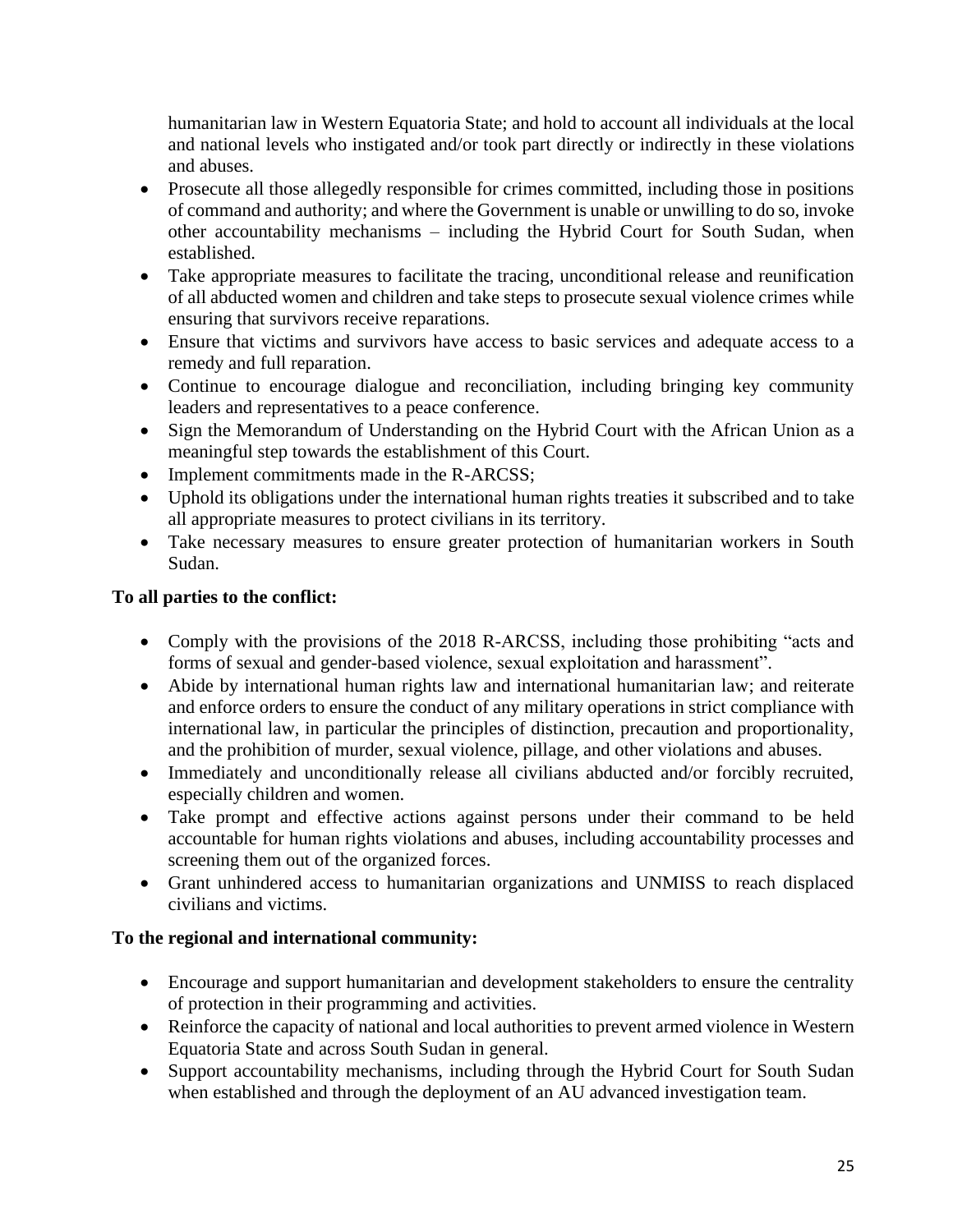• Strongly advocate for the Government of South Sudan to ensure adherence to international human rights law and international humanitarian law and fulfill its international obligations regarding the protection of the human rights of persons living in Tambura, Western Equatoria State and elsewhere in South Sudan.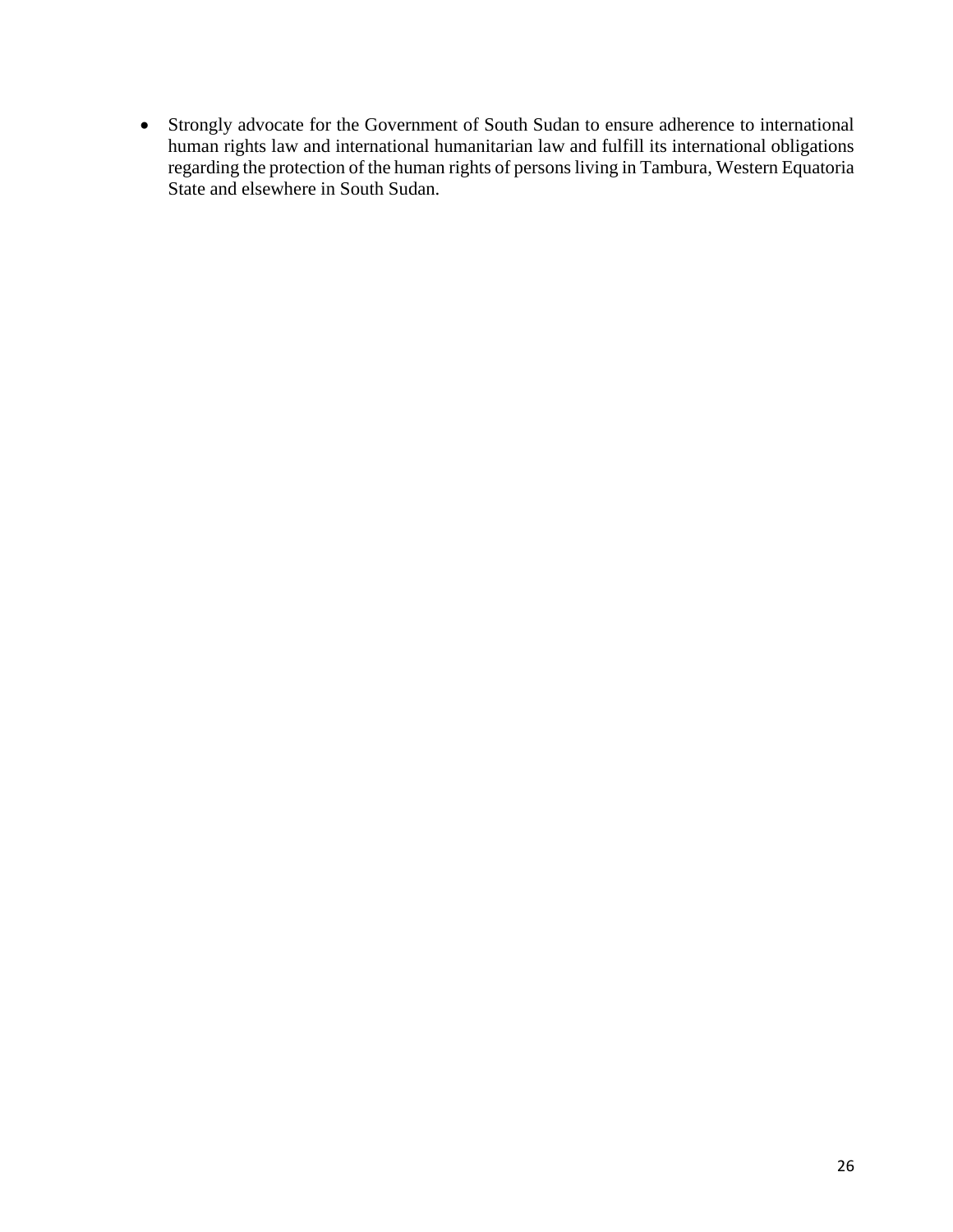### <span id="page-27-0"></span>**Annex I: Legal Framework**

#### **International Human Rights Law**

- 1. The Republic of South Sudan is a State party to the African Charter on Human and Peoples' Rights and has ratified seven core international human rights treaties. Under this framework, South Sudan is legally bound to respect, protect, promote and fulfil the human rights of all persons within its territory or under its jurisdiction or control. International human rights law applies both in times of peace and armed conflict. South Sudan is also bound by norms of international human rights law that have attained the status of customary law.
- 2. Accordingly, South Sudan has the obligation to ensure the right to life and exercise due diligence to protect the lives of individuals against deprivations caused by persons or entities whose conduct is not attributable to the State. South Sudan must also take effective measures to prevent all acts of rape and other forms of sexual violence, torture and inhuman or degrading treatment, abductions, and looting of private property, as well as any other acts which raise obstacles to the exercise of human rights. Additionally, South Sudan is bound to take necessary action to protect against and respond through the provision of effective remedies to violence against women and children, whether perpetrated by private or public actors.
- 3. In line with the right of victims to a remedy, the State must promptly investigate alleged violations and abuses of international human rights law, and to ensure accountability for the perpetrators of these acts.

#### **International Humanitarian Law**

- 4. International humanitarian law applies to the non-international armed conflict in South Sudan. In addition, all parties to the conflict are obligated to abide by the relevant rules of customary international law applicable in non-international armed conflicts, including the principles of distinction, proportionality and precaution. Under this legal framework, and in particular, Common Article 3 of the Geneva Conventions, SPLA and SPLA-IO (RM) forces are bound to distinguish at all times between civilians (including humanitarian relief personnel) and combatants, and to treat humanely all persons taking no active part in hostilities.
- 5. International humanitarian law also prohibits unlawful killing, torture, cruel or inhuman treatment and outrages upon personal dignity, in particular, humiliating and degrading treatment, rape and other forms of sexual violence, destruction of property, pillage, enforced disappearance, arbitrary deprivation of liberty and forced displacement. In addition, children, the elderly, people with disabilities and the infirm affected by armed conflict are entitled to special protection. According to customary international law, humanitarian relief personnel and objects must always be respected and protected.
- 6. States are responsible for all violations of international humanitarian law committed by their armed forces or those acting under their direction or control. Under international law, the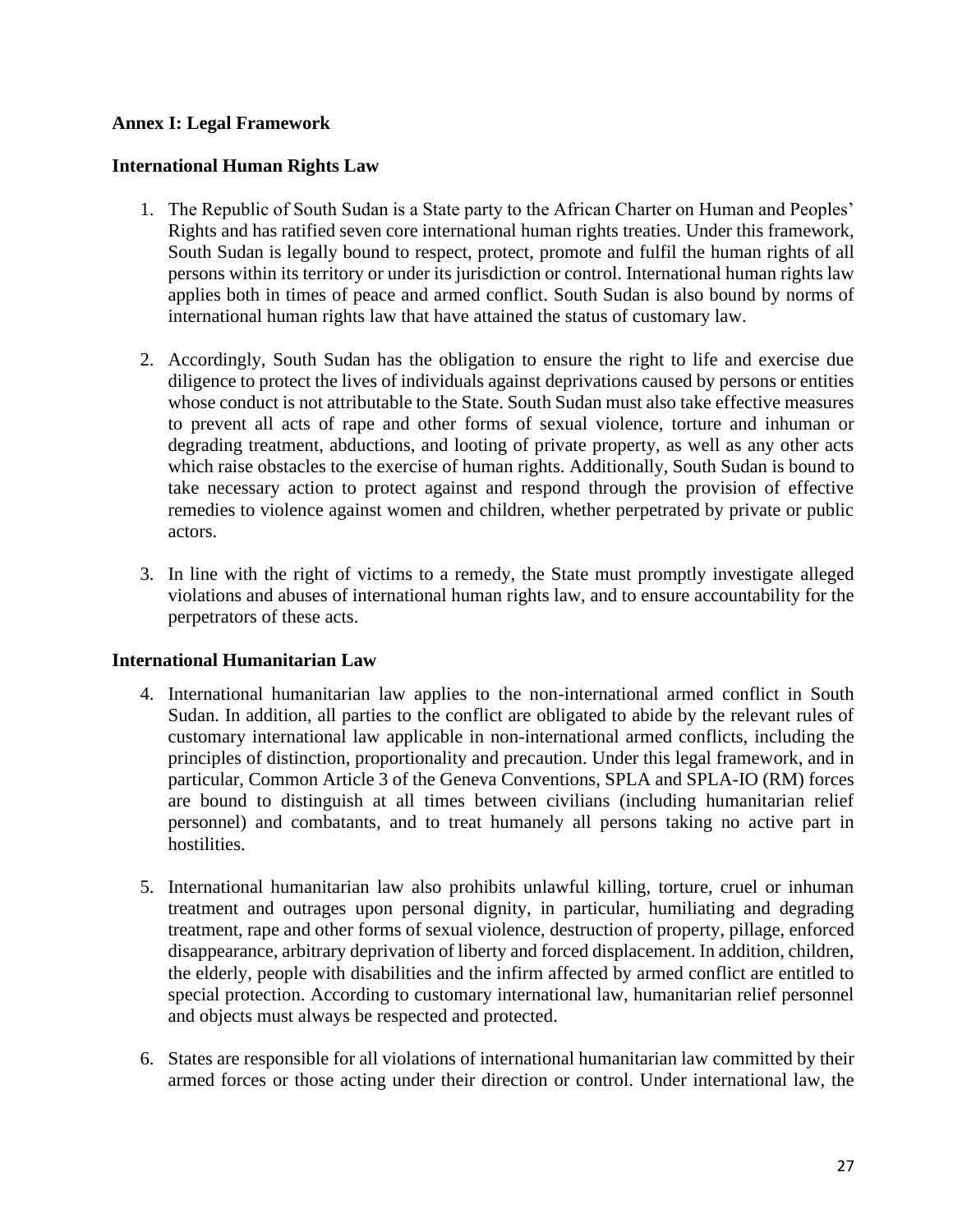Government of South Sudan is obliged to investigate serious violations of international humanitarian law and to ensure full and adequate reparation for loss or injury caused.

### **Domestic Law**

7. Under South Sudanese domestic law, national jurisdictions could prosecute individuals allegedly involved in serious violations of international human rights for crimes such as murder or rape. The right to life and physical integrity is protected by the Transition Constitution of the Republic of South Sudan of 2011 and the Penal Code Act 2008. In addition, in 2012, South Sudan incorporated the provisions of the Four Geneva Conventions and its Additional Protocols into domestic law, as a result there can be prosecutions for acts that have a nexus with a non-international armed conflict before the South Sudanese courts for breaches of Common Article 3 of the Geneva Conventions.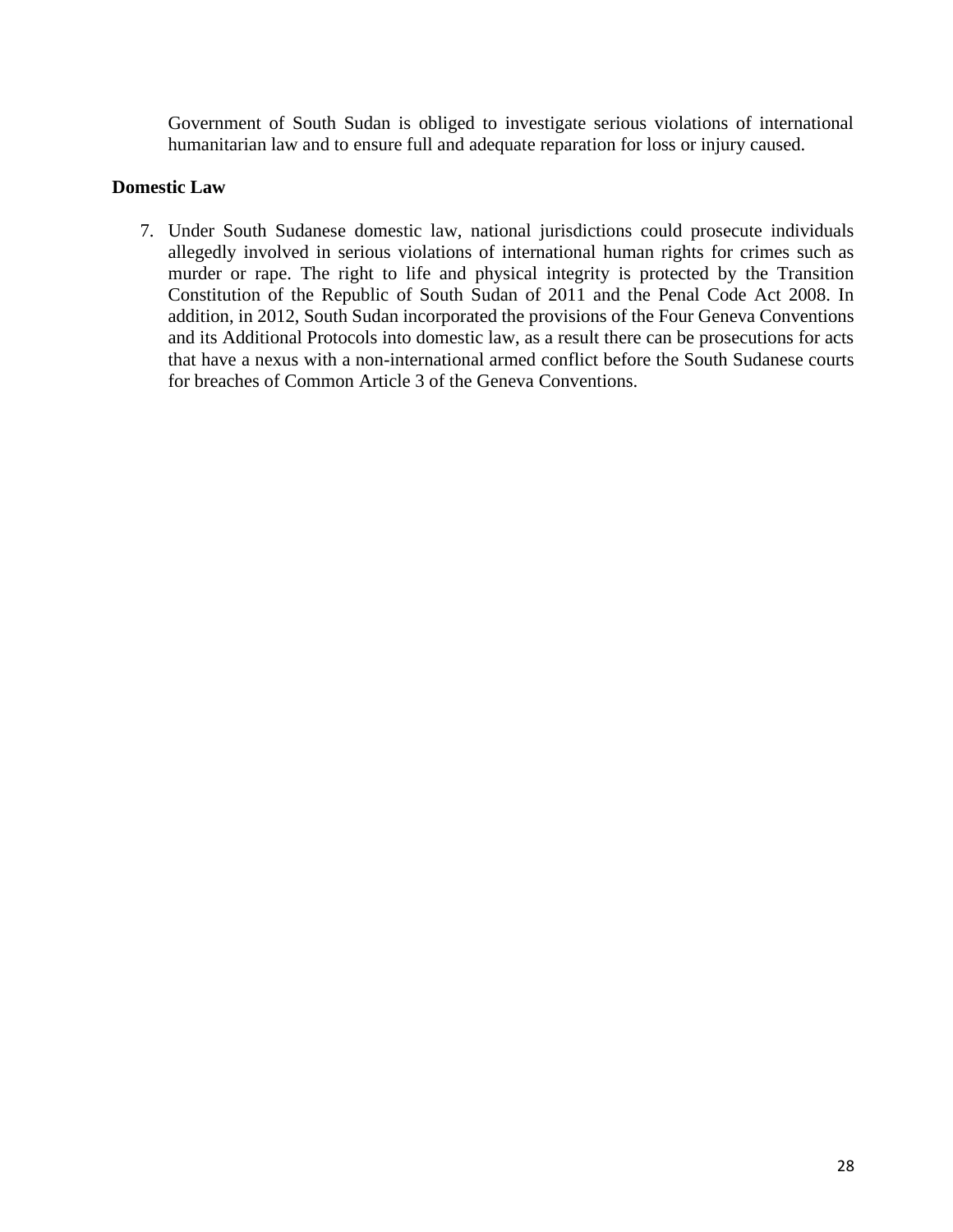# <span id="page-29-0"></span>**Annex II: Timeline of major incidents and events in Tambura conflict- 2021**

| Date/period            | <b>Incident</b>                                                                                  |
|------------------------|--------------------------------------------------------------------------------------------------|
| <b>Late March 2021</b> | 41 Balanda households are displaced from Source Yubu following an attack against                 |
|                        | Balanda civilians in the area.                                                                   |
| <b>May 2021</b>        | Reports of ethnically motivated violence targeting civilians in Source Yubu surfaced             |
|                        | between February and May 2021. This results in, among other forms of violations,                 |
|                        | killings, and displacement of civilians, especially individuals identified as Balanda            |
|                        | and/or associated with the SPLM/A-IO forces in and near Source Yubu.                             |
| Late May 2021          | Maj Gen Nando-led SSPDF and affiliated militiamen mostly from the Azande                         |
|                        | community, abduct seven civilians from Nabiama, two of whom were killed and                      |
|                        | subsequently identified as members belonging to the same Balanda family, and one of              |
|                        | whom was formerly affiliated with the SPLM/A-IO.                                                 |
| 17 June 2021           | Reports emerge of Maj Gen Nando-led SSPDF and affiliated militia elements                        |
|                        | mobilizing to carry out attacks on the SPLM/A-IO barracks in Namutina. During this               |
|                        | period, at least 13 civilians abducted in Mabenge                                                |
| 19 June 2021           | Maj Gen Nando-led SSPDF and affiliated militia elements approach the SPLM/A-IO                   |
|                        | barracks in Namutina in preparation of their military offensive but are forced to retreat        |
|                        | towards Source Yubu, following resistance from the SPLM/A-IO. During their retreat               |
|                        | the forces attack villages, abducting civilians, looting, and destroying civilian                |
|                        | property.                                                                                        |
| 20 to 27 June 2021     | SPLM/A-IO carry out wide-scale preventive and retaliatory attacks in various                     |
|                        | locations in Tambura County. As a result, at least 23 persons are killed, and 12 others          |
|                        | abducted with many houses looted and burnt.                                                      |
| Mid July to early      | SPLM/A-IO and affiliated militia attack the surrounding regions of Tambura town,                 |
| <b>August 2021</b>     | causing large-scale civilian casualties and leading to the displacement of thousands of          |
|                        | civilians and wide-scale destruction of civilian property. Multiple high-profile targeted        |
|                        | attacks and counter attacks also took place in mid-July in Tambura town.                         |
| <b>16 July 2021</b>    | Burning of the house of SPLM/A-IO Major-General Tartizio Donato Silvano by                       |
|                        | militia affiliated to Maj Gen Nando-led SSPDF.                                                   |
| 17 to 19 July 2021     | Multiple attacks and clashes between SPLAM/A-IO and affiliated militia, and Maj                  |
|                        | Gen Nando-led SSPDF and affiliated militia elements occur in areas in and around<br>Tambura town |
| <b>18 July 2021</b>    | Burning of the vehicle of a County Commissioner along the Tambura-Source Yubu                    |
|                        | road by SPLM/A-IO and affiliated militia                                                         |
| <b>19 July 2021</b>    | Attack and burning of the palace of an Azande Chief on 19 July by militia under the              |
|                        | command of Angelo Davido, affiliated to SPLA/M-IO                                                |
| 15 to 24 August 2021   | Sudden surge of military clashes/attacks, reprisals and counter attacks by SPLM/A-IO             |
|                        | and Maj Gen Nando-led SSPDF, supported by respective affiliated militias. These                  |
|                        | attacks particularly take place in the villages on the outskirts of Tambura, including           |
|                        | on civilians in Maiku on 15, 21 and 24 August and in Banganza Boma on 23 August.                 |
| <b>21 August 2021</b>  | Violent clashes erupt between the rival armed groups, near the Tambura airstrip, very            |
|                        | close to the UNMISS Temporary Operating Base (TOB), resulting in the killing of at               |
|                        | least 29 people, one injured, three abducted and one case of rape, with over 2,400               |
|                        | internally displaced persons (IDPs) moving to the area adjacent to the UNMISS TOB.               |